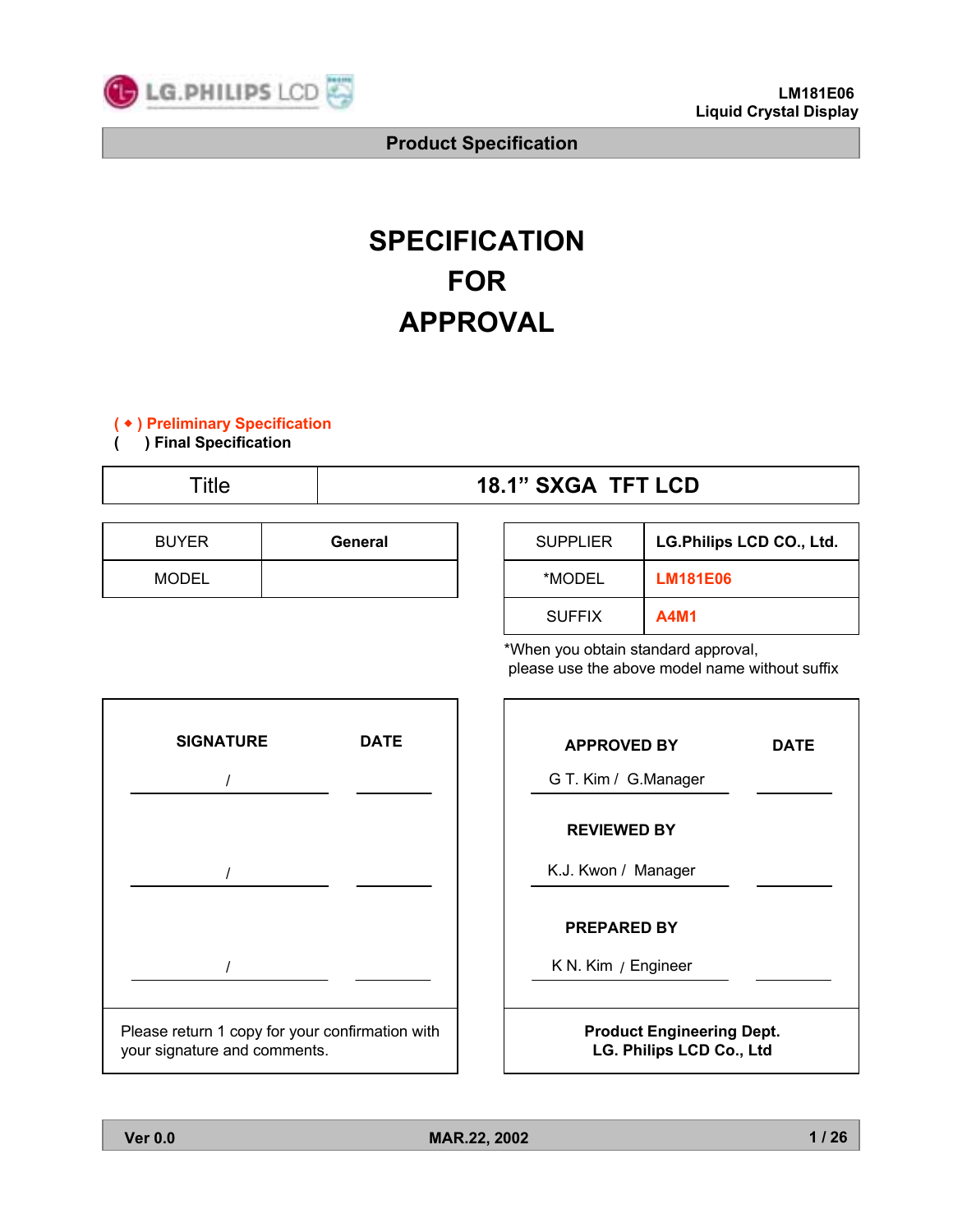

# **CONTENTS**

| NO.                      | <b>ITEM</b>                                                     | Page           |
|--------------------------|-----------------------------------------------------------------|----------------|
| $\blacksquare$           | <b>COVER</b>                                                    | $\mathbf{1}$   |
| $\blacksquare$           | <b>CONTENTS</b>                                                 | $\overline{2}$ |
| $\overline{\phantom{a}}$ | <b>RECORD OF REVISIONS</b>                                      | 3              |
| 1                        | <b>GENERAL DESCRIPTION</b>                                      | $\overline{4}$ |
| $\overline{2}$           | ABSOLUTE MAXIMUM RATINGS                                        | 5              |
| $\mathbf{3}$             | ELECTRICAL SPECIFICATIONS                                       | 6              |
| $3 - 1$                  | <b>ELECTRICAL CHARACTERISTICS</b>                               | 6              |
| $3 - 2$                  | <b>INTERFACE CONNECTIONS</b>                                    | 8              |
| $3 - 3$                  | SIGNAL TIMING SPECIFICATIONS                                    | 10             |
| $3 - 4$                  | SIGNAL TIMING WAVE FORMS                                        | 11             |
| $3-5$                    | <b>COLOR INPUT DATA REFERANCE</b>                               | 12             |
| $3-6$                    | POWER SEQUENCE                                                  | 13             |
| 4                        | OPTICAL SPECIFICATIONS                                          | 14             |
| 5                        | MECHANICAL CHARACTERISTICS                                      | 18             |
| 6                        | <b>RELIABILITY</b>                                              | 21             |
| $\overline{7}$           | <b>INTERNATIONAL STANDARDS</b>                                  | 22             |
| $7 - 1$                  | <b>SAFETY</b>                                                   | 22             |
| $7 - 2$                  | <b>EMC</b>                                                      | 22             |
| 8                        | <b>PACKING</b>                                                  | 23             |
| $8 - 1$                  | <b>DESIGNATION OF LOT MARK</b>                                  | 23             |
| $8 - 2$                  | <b>PACKING FORM</b>                                             | 23             |
| 9                        | <b>PRECAUTIONS</b>                                              | 24             |
| 10                       | <b>OTHERS</b>                                                   | $\blacksquare$ |
|                          | APPENDIX 1. REQUIRED SIGNAL ASSIGNMENT FOR FLATLink Transmitter | 26             |
|                          |                                                                 |                |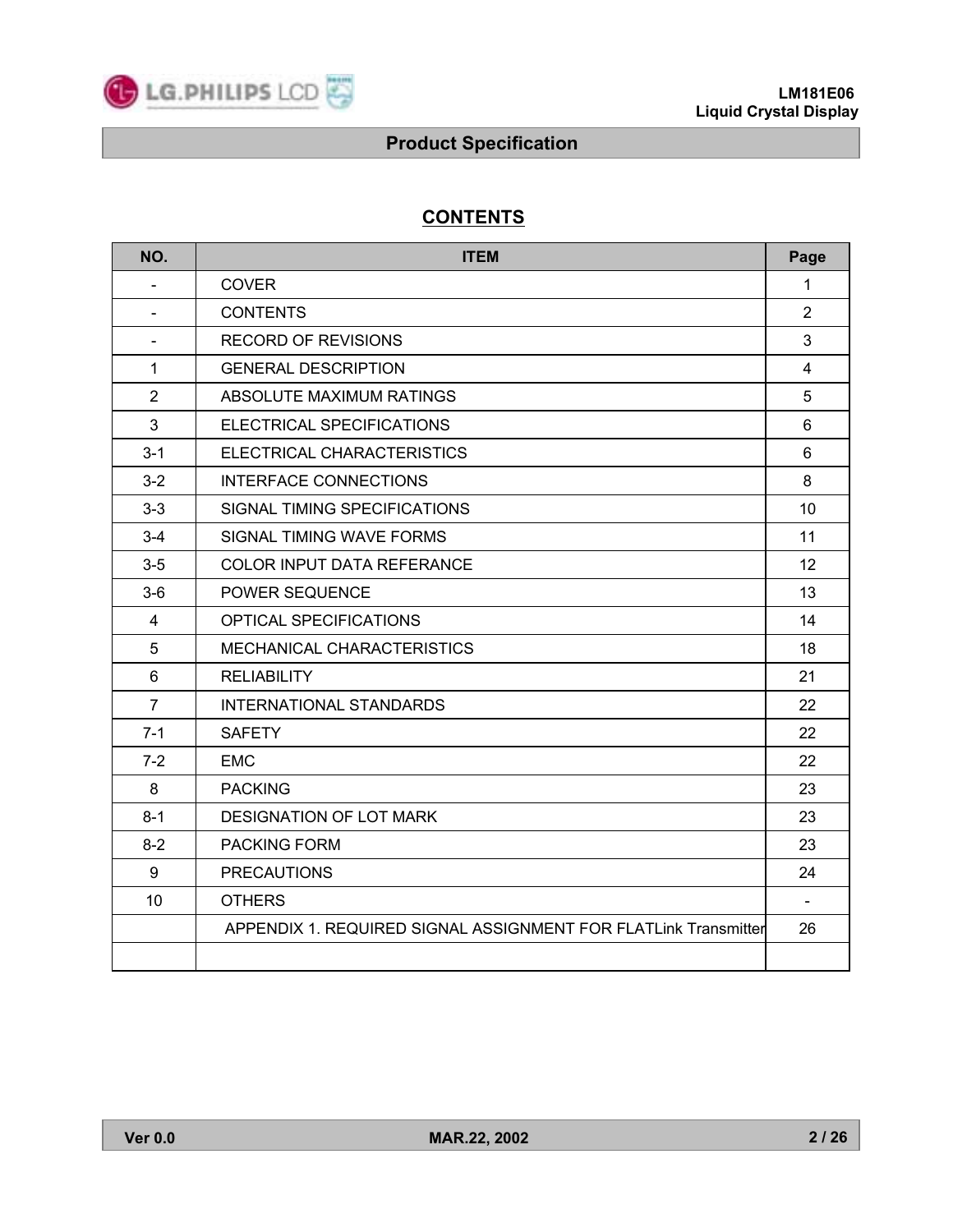

# **RECORD OF REVISIONS**

| <b>Revision No</b> | <b>Date</b>  | Page | <b>Description</b>                             |
|--------------------|--------------|------|------------------------------------------------|
| Ver 0.0            | Mar.22, 2001 |      | <b>First Draft, Preliminary Specifications</b> |
|                    |              |      |                                                |
|                    |              |      |                                                |
|                    |              |      |                                                |
|                    |              |      |                                                |
|                    |              |      |                                                |
|                    |              |      |                                                |
|                    |              |      |                                                |
|                    |              |      |                                                |
|                    |              |      |                                                |
|                    |              |      |                                                |
|                    |              |      |                                                |
|                    |              |      |                                                |
|                    |              |      |                                                |
|                    |              |      |                                                |
|                    |              |      |                                                |
|                    |              |      |                                                |
|                    |              |      |                                                |
|                    |              |      |                                                |
|                    |              |      |                                                |
|                    |              |      |                                                |
|                    |              |      |                                                |
|                    |              |      |                                                |
|                    |              |      |                                                |
|                    |              |      |                                                |
|                    |              |      |                                                |
|                    |              |      |                                                |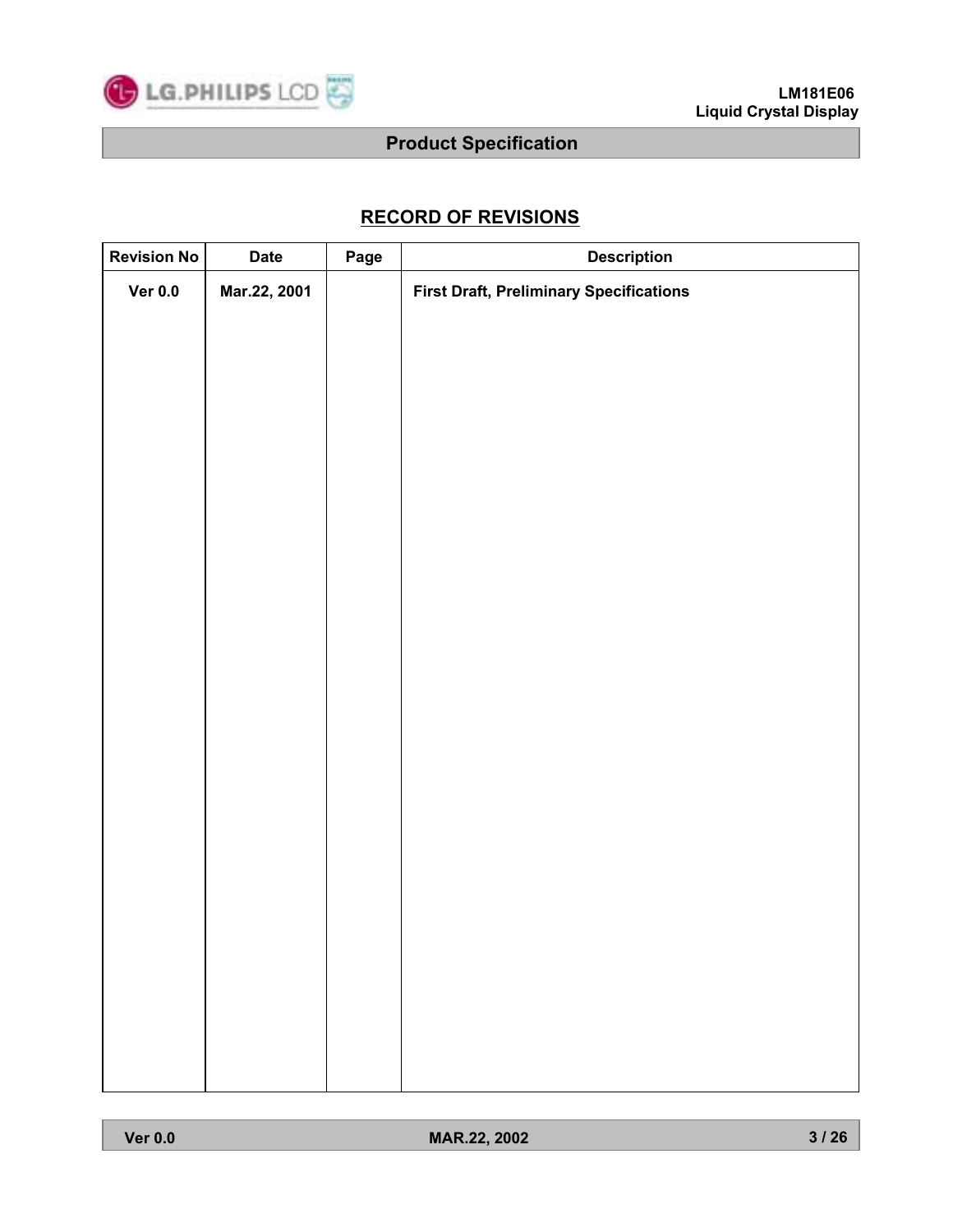

# **1. General Description**

The LM181E06-A4M1 is a Color Active Matrix Liquid Crystal Display with an integral Cold Cathode Fluorescent Lamp(CCFL) backlight system. The matrix employs a-Si Thin Film Transistor as the active element.

It is a transmissive type display operating in the normally black mode. This TFT-LCD has a 18.1 inch diagonally measured active display area with SXGA resolution(1024 vertical by 1280 horizontal pixel array).

Each pixel is divided into Red, Green and Blue sub-pixels or dots which are arranged in vertical stripes.

Gray scale or the brightness of the sub-pixel color is determined with a 8-bit gray scale signal for each dot, thus, presenting a palette of more than 16,777,216 colors.

The LM181E06-A4M1 has been designed to apply the interface method that enables low power, high speed,low EMI. FPD Link must be used as a LVDS(Low Voltage Differential Signaling) chip.

The LM181E06-A4M1 is intended to support applications where thin thickness, wide viewing angle, low power are critical factors and graphic displays are important. In combination with the vertical arrangement of the sub-pixels, the LM181E06-A4M1 characteristics provide an excellent flat panel display for office automation products such as monitors.



#### **General Features**

| Active screen size       | 18.1 inches (459.74mm) diagonal                                                    |  |  |  |  |  |  |
|--------------------------|------------------------------------------------------------------------------------|--|--|--|--|--|--|
| <b>Outline Dimension</b> | 389.0(H) x 317.2(V) x 27.0(D) mm(Typ.)                                             |  |  |  |  |  |  |
| <b>Pixel Pitch</b>       | $0.2805$ mm x 0.2805 mm                                                            |  |  |  |  |  |  |
| <b>Pixel Format</b>      | 1280 horizontal By 1024 vertical Pixels RGB stripe arrangement                     |  |  |  |  |  |  |
| Color depth              | 8-bits, 16,777,216 colors                                                          |  |  |  |  |  |  |
| Luminance, white         | 250 cd/m <sup>2</sup> (Typ. Center 1 point)                                        |  |  |  |  |  |  |
| <b>Power Consumption</b> | Total 29.52 Watt(Typ.), (4.8Watt @Vcc, 25.2 Watt @250cd/m <sup>2</sup> [Lamp=7mA]) |  |  |  |  |  |  |
| Weight                   | 3100g (Typ.)                                                                       |  |  |  |  |  |  |
| Display operating mode   | Transmissive mode, normally black                                                  |  |  |  |  |  |  |
| Surface treatments       | Hard coating (3H), Anti-glare treatment of the front polarizer                     |  |  |  |  |  |  |

**Ver 0.0 MAR.22, 2002**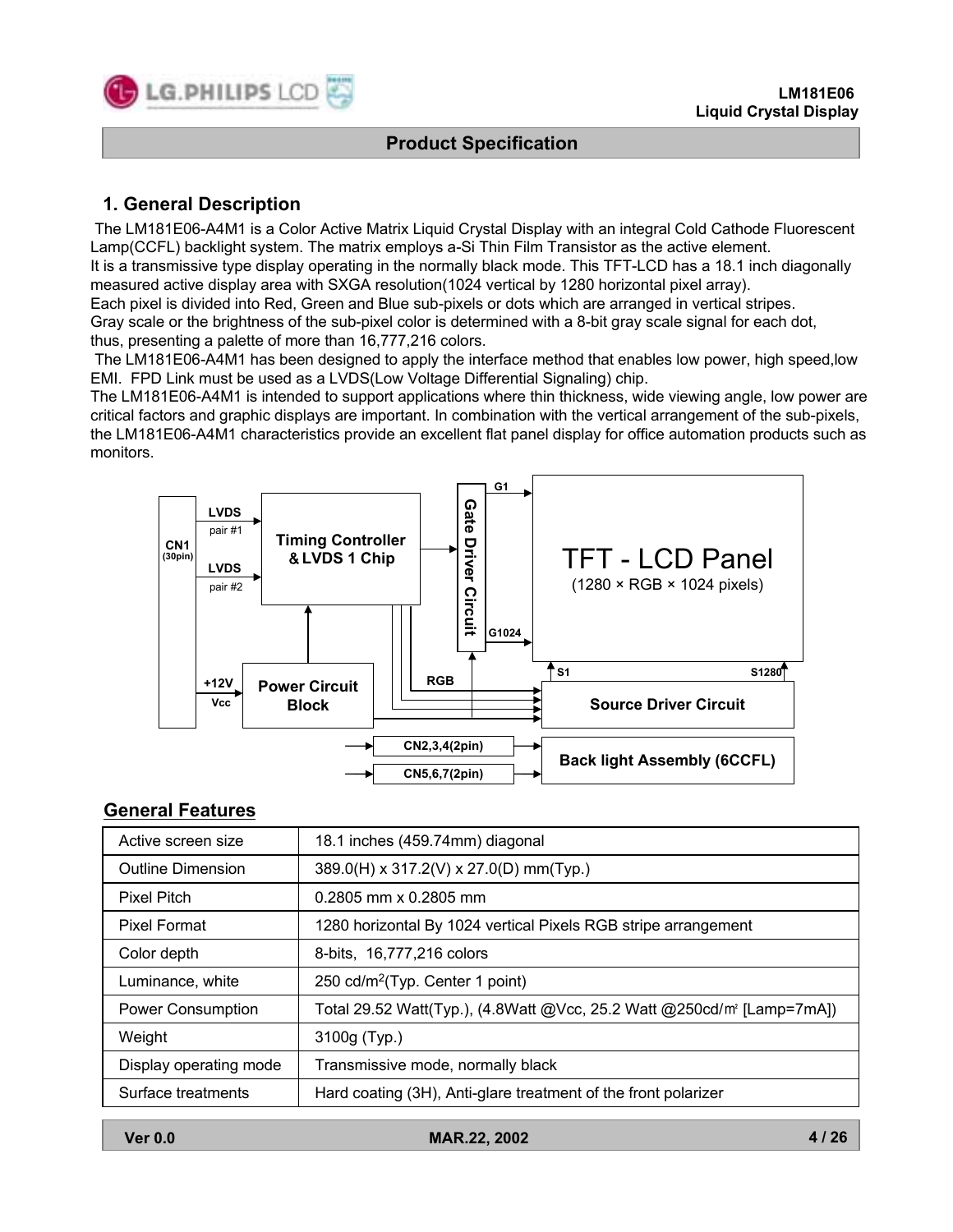

### **2. Absolute Maximum Ratings**

The following are maximum values which, if exceeded, may cause faulty operation or damage to the unit.

| Table 1. ABSOLUTE MAXIMUM RATINGS |
|-----------------------------------|
|-----------------------------------|

| Symbol<br><b>Parameter</b>                                                                                                                                                                                                                       |                             |                                           |                                                       |                   |  |  |  |  |
|--------------------------------------------------------------------------------------------------------------------------------------------------------------------------------------------------------------------------------------------------|-----------------------------|-------------------------------------------|-------------------------------------------------------|-------------------|--|--|--|--|
|                                                                                                                                                                                                                                                  | Min.                        | Max.                                      | <b>Units</b>                                          | <b>Notes</b>      |  |  |  |  |
| Power Input Voltage<br>$\rm V_{CC}$<br><b>Operating Temperature</b><br>$\mathsf{T}_{\mathsf{OP}}$<br>Storage Temperature<br><b>ST</b><br><b>Operating Ambient Humidity</b><br>${\sf H}_{\sf OP}$<br><b>Storage Humidity</b><br>$H_{\mathrm{ST}}$ | $-0.3$<br>$-20$<br>10<br>10 | $+14$<br>$+50$<br>$+60$<br>$+90$<br>$+90$ | $V_{\text{o}^\text{dc}}$<br>$^{\circ}C$<br>%RH<br>%RH | at $25^{\circ}$ C |  |  |  |  |

Note : 1. Temperature and relative humidity range are shown in the figure below. Wet bulb temperature should be 39 °C Max, and no condensation of water.







**Dry Bulb Temperature [ °C ]**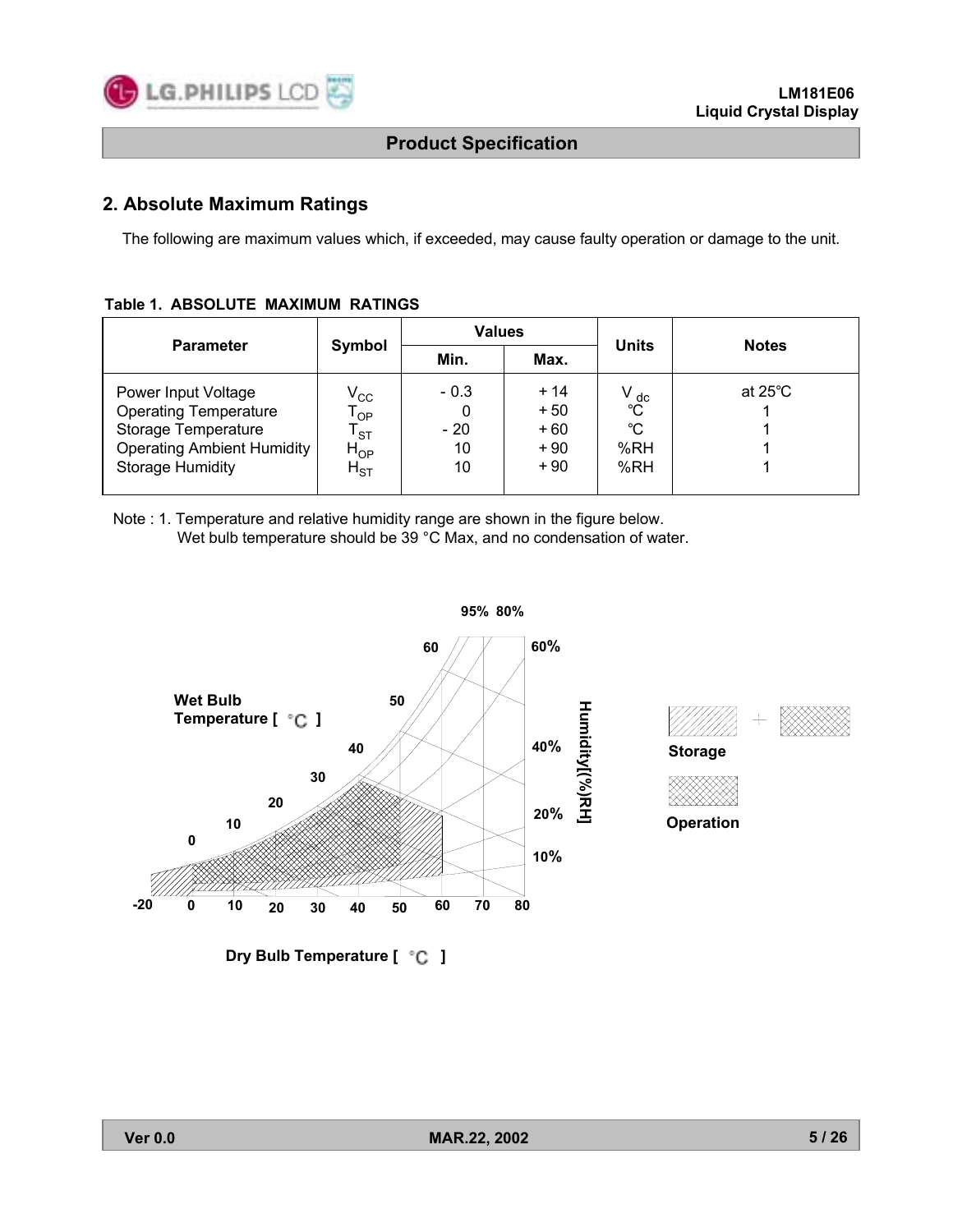

# **3. Electrical Specifications**

### **3-1. Electrical Characteristics**

The LM181E06-A4M1 requires two power inputs. One is employed to power the LCD electronics and to drive the TFT array and liquid crystal. The second input which powers the CCFL, is typically generated by an inverter. The inverter is an external unit to the LCD.

|                                     |                 |          | <b>Values</b> |          |                         |              |
|-------------------------------------|-----------------|----------|---------------|----------|-------------------------|--------------|
| <b>Parameter</b>                    | Symbol          | Min.     | Typ.          | Max.     | <b>Units</b>            | <b>Notes</b> |
| MODULE:                             |                 |          |               |          |                         |              |
| Power Supply Input Voltage          | $\rm V_{CC}$    | 11.4     | 12.0          | 12.6     | V(DC)                   |              |
| Power Supply Input Current          | $_{\rm lcc}$    |          | 0.4           | 0.5      | A                       |              |
| Differential Impedance              | Zm              | 90       | 100           | 110      | Ohm                     | 2            |
| <b>Power Consumption</b>            | $P_{\rm C}$     |          | 4.8           | 6        | Watts                   |              |
| <b>Rush Current</b>                 | <b>I</b> RUSH   |          |               | 4        | A                       | 3            |
| LAMP:                               |                 |          |               |          |                         |              |
| <b>Operating Voltage</b>            | V <sub>BL</sub> | 550(8.0) | 600(7.0)      | 725(3.0) | <b>V</b> <sub>RMS</sub> | 4            |
| <b>Operating Current</b>            | <b>I</b> BL     | 3.0      | 7.0           | 8.0      | <b>MARMS</b>            |              |
| <b>Established Starting Voltage</b> | $V_{\rm S}$     |          |               |          |                         | 5            |
| at $25^{\circ}$ C                   |                 |          |               | 1,000    | <b>V</b> <sub>RMS</sub> |              |
| at $0^{\circ}$ C                    |                 |          |               | 1,300    | <b>V</b> <sub>RMS</sub> |              |
| <b>Operating Frequency</b>          | $F_{BL}$        | 45       | 55            | 65       | <b>KHz</b>              | 6            |
| Discharge Stabilization Time        | $T_{\rm S}$     |          |               | 3        | <b>Minutes</b>          |              |
| Power Consumption(6CCFL's)          | $P_{BL}$        |          | 25.2          | 27.7     | Watts                   | 8            |
| Life Time                           |                 | 40,000   |               |          | <b>Hrs</b>              | 9            |

#### **Table 2. ELECTRICAL CHARACTERISTICS**

# Note : **The design of the inverter must have specifications for the lamp in LCD Assembly.**

The performance of the Lamp in LCM, for example life time or brightness, is extremely influenced by the characteristics of the DC-AC inverter. So all the parameters of an inverter should be carefully designed so as not to produce too much leakage current from high-voltage output of the inverter.

When you design or order the inverter, please make sure unwanted lighting caused by the mismatch of the lamp and the inverter(no lighting, flicker, etc) never occurs. When you confirm it, the LCD Assembly should be operated in the same condition as installed in you instrument.

Requirements for a system inverter design, which is intended to have a better display performance, a better power efficiency and a more reliable lamp.

It shall help increase the lamp lifetime and reduce its leakage current.

- a. The asymmetry rate of the inverter waveform should be 10% below;
- b. The distortion rate of the waveform should be within  $\sqrt{2} \pm 10\%$ ;
- c. The ideal sine wave form shall be symmetric in positive and negative polarities.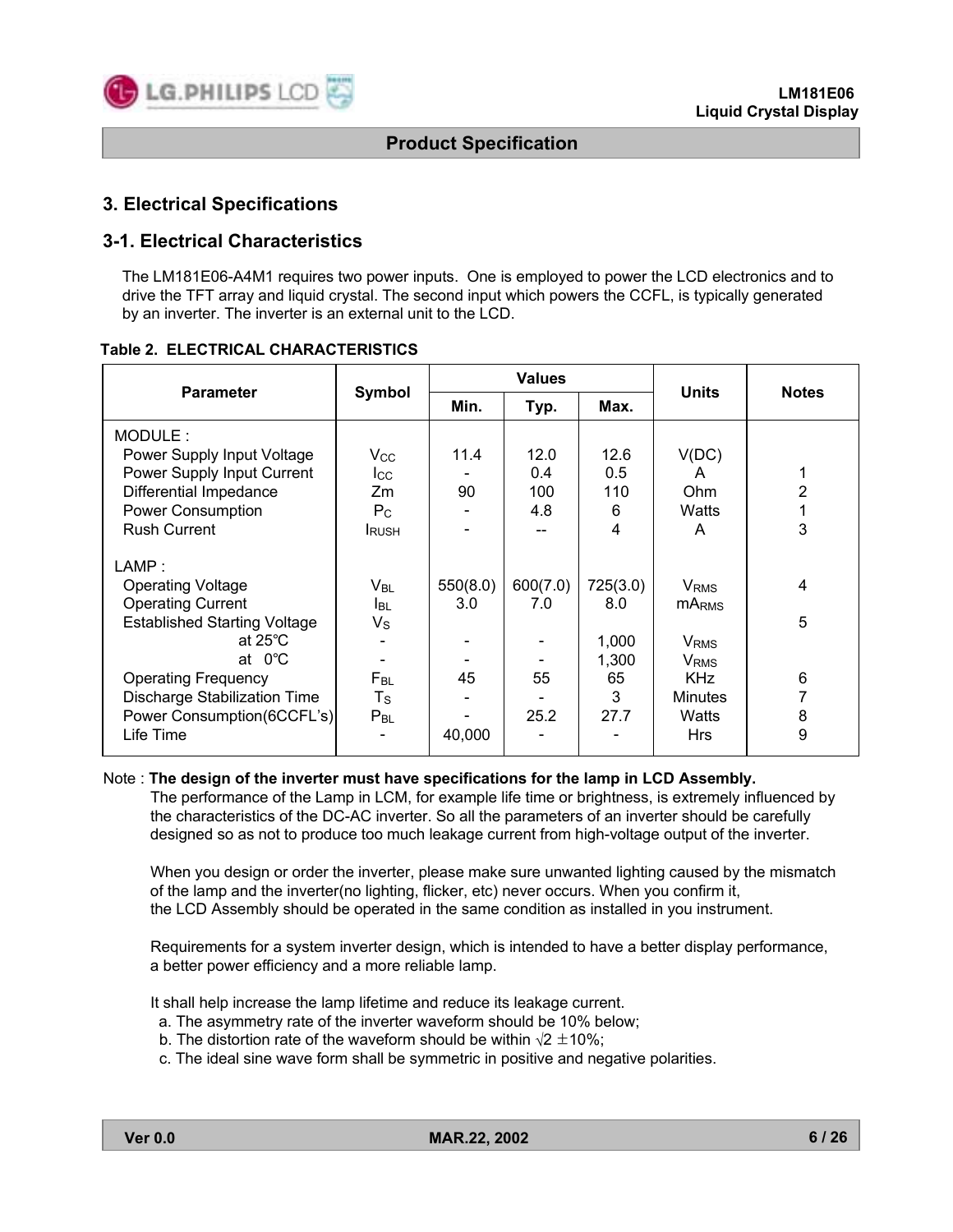



- 1. The specified current and power consumption are under the  $V_{CC}=12.0V$ , 25°C,  $f_V=60Hz$  condition, Typical supply current is measured at the condition of 8 X 6 chess pattern(white & black)
- 2. This impedance value is for impedance matching between LVDS  $T_x$  and the mating connector of the LCD.
- 3. The duration of rush current is about 1ms.
- 4. The variance of the voltage is  $\pm$  10%.
- 5. The voltage above  $V_{BS}$  should be applied to the lamps for more than 1 second for start-up. Otherwise, the lamps may not be turned on.
- 6. The output of the inverter must have symmetrical (negative and positive) voltage waveform and symmetrical current waveform.(Unsymmetrical ratio is less than 10%) Please do not use the inverter which has unsymmetrical voltage and unsymmetrical current and spike wave. Lamp frequency may produce interface with horizontal synchronous frequency and as a result this may cause beat on the display. Therefore lamp frequency shall be as away possible from the horizontal synchronous frequency and from its harmonics in order to prevent interference.
- 7. Letís define the brightness of the lamp after being lighted for 5 minutes as 100%.  $T<sub>S</sub>$  is the time required for the brightness of the center of the lamp to be not less than 95%. The used lamp current is the lamp typical current.
- 8. The lamp power consumption shown above does not include loss of external inverter. The used lamp current is the lamp typical current.
- 9. The life time is determined as the time at which brightness of the lamp is 50% compared to that of initial value at the typical lamp current on condition of continuous operating at  $25 \pm 2^{\circ}$ C.

Typical life time shall be defined that remained rate maintains over 50% of total amount at the life test.

◈ Do not attach a conductive tape to lamp connecting wire. If the lamp wire attach to a conducting tape, TFT-LCD Module has a low luminance and the inverter has abnormal action. Because leakage current is occurred between lamp wire and conducting tape.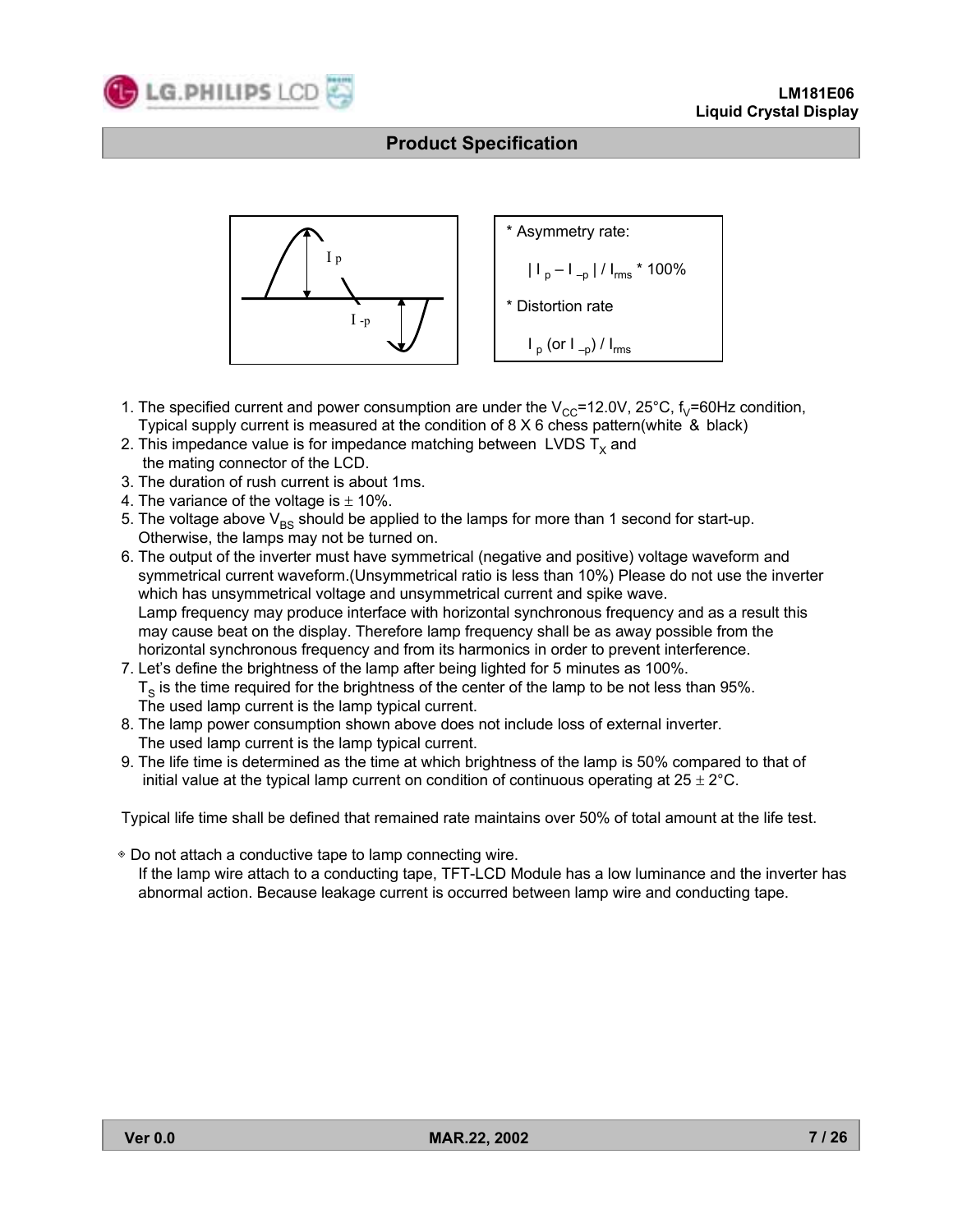

### **3-2. Interface Connections**

Interface chip must be used LVDS, part No. DS90CF383MTD(Transmitter) made by Nation Semiconductor. Or used the compatible interface chips(TI:SN75LVDS83, Thine).

This LCD employs seven interface connections, a 30-pin connector is used for the module electronics interface. Six 2-pin connectors are used for the integral back-light system.

The electronics interface connector is a model 55177-3091 manufactured by MOLEX. The pin configuration for the connector is shown in the table 3.

| Pin                     | Symbol                    | Description                                         |
|-------------------------|---------------------------|-----------------------------------------------------|
| 1                       | Vcc                       | Supply voltage for LCD module                       |
| $\overline{2}$          | Vcc                       | Supply voltage for LCD module                       |
| 3                       | Vcc                       | Supply voltage for LCD module                       |
| $\overline{\mathbf{4}}$ | <b>Vcc</b>                | Supply voltage for LCD module                       |
| 5                       | <b>GND</b>                | Ground                                              |
| 6                       | <b>GND</b>                | Ground                                              |
| $\overline{7}$          | <b>SR0M</b>               | Minus signal of even channel 0 (LVDS)               |
| 8                       | <b>SR0P</b>               | Plus signal of even channel 0 (LVDS)                |
| $\boldsymbol{9}$        | SR <sub>1</sub> M         | Minus signal of even channel 1 (LVDS)               |
| 10                      | SR <sub>1</sub> P         | Plus signal of even channel 1 (LVDS)                |
| 11                      | SR <sub>2</sub> M         | Minus signal of even channel 2 (LVDS)               |
| 12                      | SR <sub>2</sub> P         | Second data<br>Plus signal of even channel 2 (LVDS) |
| 13                      | <b>SCLKINM</b>            | Minus signal of even clock channel (LVDS)           |
| 14                      | <b>SCLKINP</b>            | Plus signal of even clock channel (LVDS)            |
| 15                      | SR <sub>3</sub> M         | Minus signal of even channel 3 (LVDS)               |
| 16                      | SR <sub>3</sub> P         | Plus signal of even channel 3 (LVDS)                |
| 17                      | <b>GND</b>                | Ground                                              |
| 18                      | <b>GND</b>                | Ground                                              |
| 19                      | <b>FR0M</b>               | Minus signal of odd channel 0 (LVDS)                |
| 20                      | FR <sub>0</sub> P         | Plus signal of odd channel 0 (LVDS)                 |
| 21                      | FR <sub>1</sub> M         | Minus signal of odd channel 1 (LVDS)                |
| 22                      | FR <sub>1</sub> P         | Plus signal of odd channel 1 (LVDS)                 |
| 23                      | FR <sub>2M</sub>          | Minus signal of odd channel 2 (LVDS)<br>First data  |
| 24                      | FR <sub>2</sub> P         | Plus signal of odd channel 2 (LVDS)                 |
| 25                      | <b>FCLKINM</b>            | Minus signal of odd clock channel (LVDS)            |
| 26                      | <b>FCLKINP</b>            | Plus signal of odd clock channel (LVDS)             |
| 27                      | FR3M                      | Minus signal of odd channel 3 (LVDS)                |
| 28                      | FR <sub>3</sub> P         | Plus signal of odd channel 3 (LVDS)                 |
| 29                      | <b>GND</b>                | Ground                                              |
| 30                      | <b>GND</b>                | Ground                                              |
|                         | Connector pin arrangement | 30<br>30<br>1                                       |
| P/N, Maker:             |                           |                                                     |
|                         | 55177-3091, Molex         |                                                     |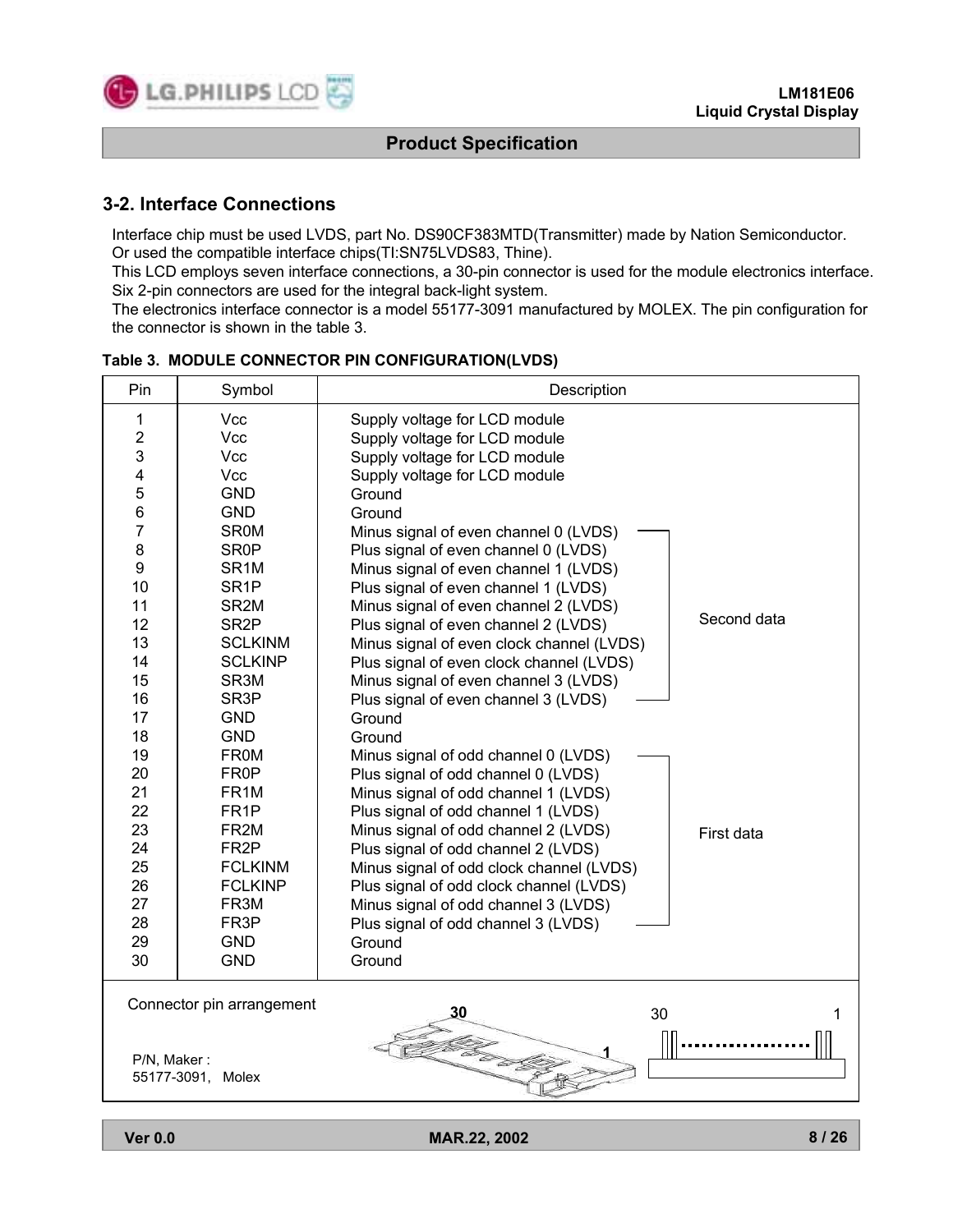

The backlight interface connector is a model BHSR-02VS-1, manufactured by JST. The mating connector part number is SM02B-BHS-1 or equivalent.

The pin configuration for the connector is shown in the table 4.

#### **Table 4. BACKLIGHT CONNECTOR PIN CONFIGURATION**

| No.                | Pin | Symbol | Description                                  | <b>Notes</b> |
|--------------------|-----|--------|----------------------------------------------|--------------|
|                    |     | HV     | Power supply for lamp<br>(High voltage side) |              |
| CN2, 3, 4, 5, 6, 7 | ົ   | LV     | Power supply for lamp<br>(Low voltage side)  |              |

Note : 1. The high voltage side terminal is colored Pink & Blue & Gray.

2. The low voltage side terminal is all White

The below is block diagram for pin configuration of lamp connector.

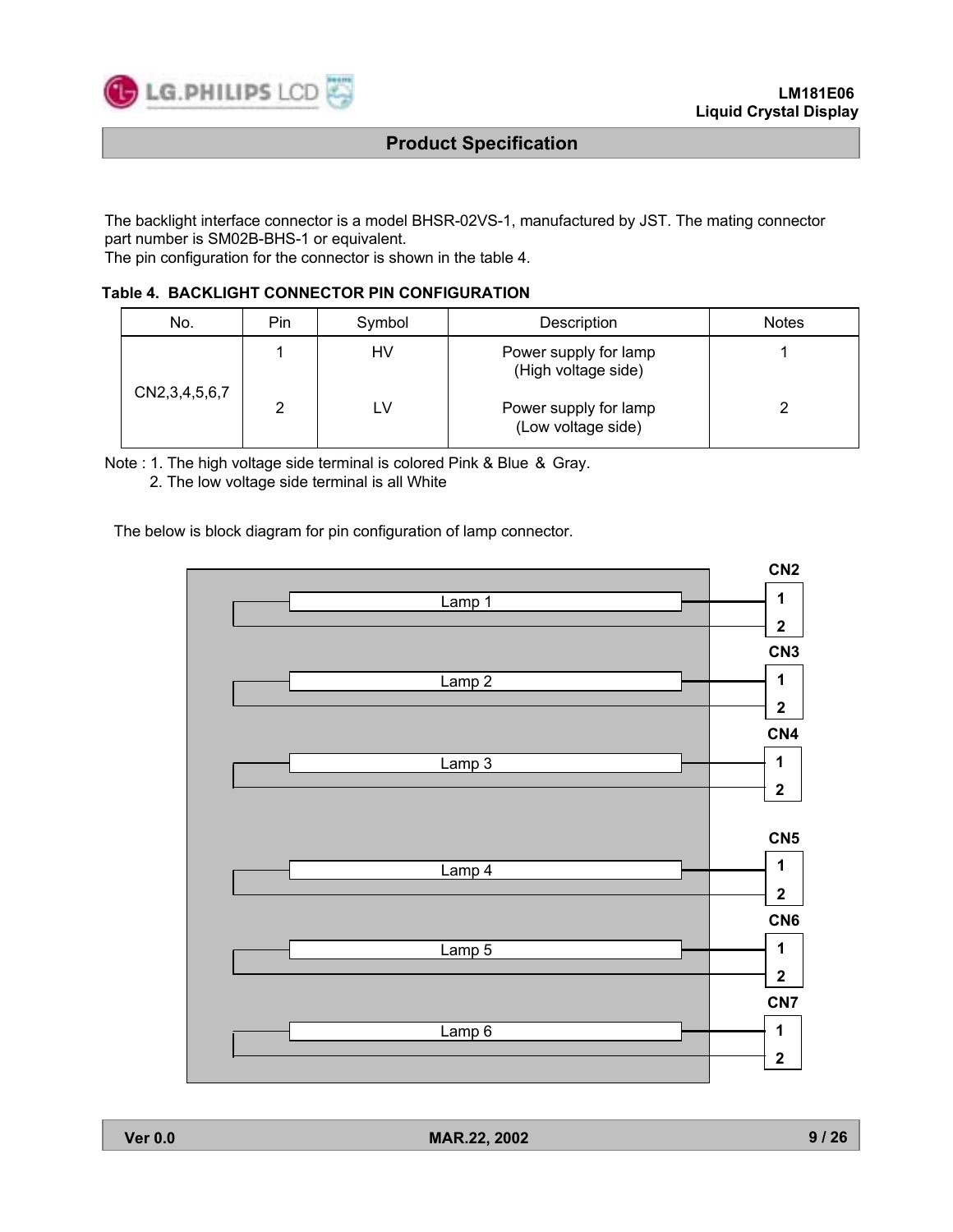

# **3-3. Signal Timing Specifications**

This is the signal timing required at the input of the LVDS Transmitter. All of the interface signal timing should be satisfied with the following specifications for it's proper operation.

|             | <b>ITEM</b>                   | <b>SYMBOL</b>    | <b>MIN</b>     | <b>TYP</b> | <b>MAX</b>          | <b>UNIT</b> | <b>NOTES</b>   |
|-------------|-------------------------------|------------------|----------------|------------|---------------------|-------------|----------------|
|             | Period                        | $t_{CLK}$        | 18.52          | 18.52      | 18.52               | ns          | 1              |
| <b>Dclk</b> | Frequency                     |                  | 54.0           | 54.0       | 54.0                | <b>MHz</b>  |                |
|             | Period                        | $t_{HP}$         | 844            | 844        | 844                 |             | $\overline{2}$ |
| Hsync       | Width                         | $t_{WH}$         | 16             | 56         | $\blacksquare$      | $t_{CLK}$   |                |
|             | Frequency                     | $f_h$            | 63.98          | 63.98      | 63.98               | <b>KHz</b>  |                |
| Vsync       | Period                        | $t_{VP}$         | 1066           | 1066       | 1066                | $t_{HP}$    |                |
|             | Frequency                     | $f_V$            | 60             | 60         | 60                  | Hz          | 3              |
|             | Width                         | $t_{\text{WV}}$  | $\overline{2}$ | 3          |                     | $t_{HP}$    |                |
|             | Horizontal Valid              | $t_{HV}$         | 640            | 640        | 640                 |             | 4              |
| DE          | Horizontal Back Porch         | $t_{\sf HBP}$    | 16             | 124        | 124                 |             |                |
|             | <b>Horizontal Front Porch</b> | $t_{\text{HFP}}$ | 16             | 24         | 24                  | $t_{CLK}$   |                |
|             | Horizontal Blank              |                  | 48             | -          | $t_{HP} - t_{HV}$   |             |                |
| Enable)     | <b>Vertical Valid</b>         | $t_{VV}$         | 1024           | 1024       | 1024                |             |                |
|             | <b>Vertical Back Porch</b>    | $t_{\sf VBP}$    | $\overline{2}$ | 38         | 38                  |             |                |
| (Data       | <b>Vertical Front Porch</b>   | $t_{\rm VFP}$    | 1              | 1          |                     | $t_{HP}$    |                |
|             | <b>Vertical Blank</b>         |                  | 5              |            | $t_{VP}$ - $t_{VV}$ |             |                |

#### **Table 6. TIMING TABLE**

Notes: " No Variation of Hsync(DE) input is required for normal operation . "Input data shall be latched at the falling edge of DCLK.

- 1. Please refer transmitter data sheets for the detail timing condition (required setup, hold time and etc.) between video processor and LVDS transmitter.
- 2. Horizontal sync shall be active high.
- 3. Vertical sync shall be active high.
- 4. Data enable shall be active high.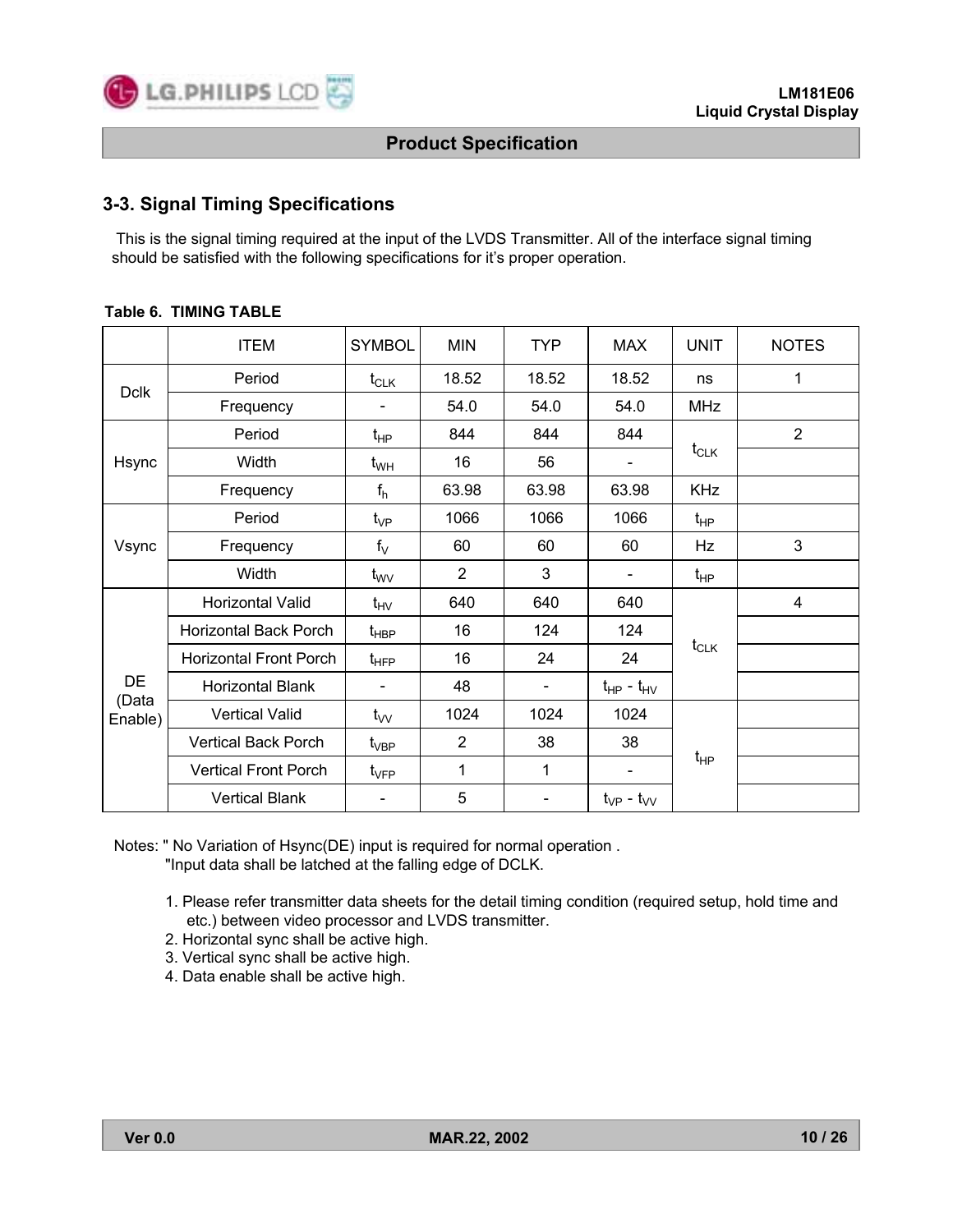

# **3-4. Signal Timing Waveforms**

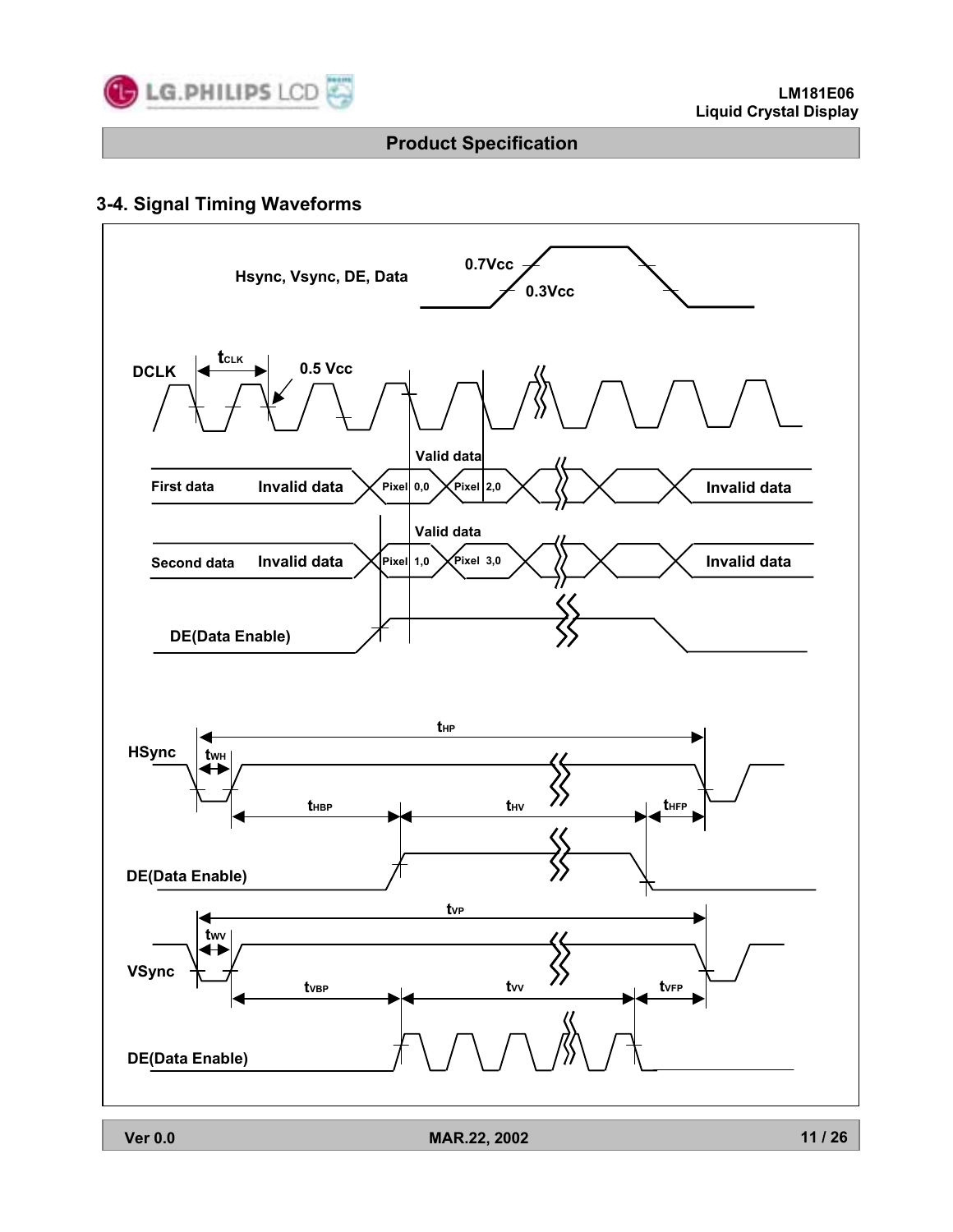

# **3-5. Color Input Data Reference**

The brightness of each primary color(red,green and blue) is based on the 8-bit gray scale data input for the color ; the higher the binary input, the brighter the color. The table below provides a reference for color versus data input.

#### **Table 7. COLOR DATA REFERENCE**

| Color                 |                                                                                                                                                      |                                                       |                                 |                                                |                                                                 |                                                |                                                |                                                  |                                                            |                                                |                                                   |                                                                                  |                                                    | <b>Input Color Data</b>                        |                                                        |                                                       |                                                        |                                      |                                                               |                                                             |                                                |                                                                      |                                                |                                 |                                                       |
|-----------------------|------------------------------------------------------------------------------------------------------------------------------------------------------|-------------------------------------------------------|---------------------------------|------------------------------------------------|-----------------------------------------------------------------|------------------------------------------------|------------------------------------------------|--------------------------------------------------|------------------------------------------------------------|------------------------------------------------|---------------------------------------------------|----------------------------------------------------------------------------------|----------------------------------------------------|------------------------------------------------|--------------------------------------------------------|-------------------------------------------------------|--------------------------------------------------------|--------------------------------------|---------------------------------------------------------------|-------------------------------------------------------------|------------------------------------------------|----------------------------------------------------------------------|------------------------------------------------|---------------------------------|-------------------------------------------------------|
|                       |                                                                                                                                                      | Red                                                   |                                 |                                                |                                                                 |                                                |                                                |                                                  |                                                            |                                                |                                                   |                                                                                  | Green                                              |                                                |                                                        |                                                       |                                                        |                                      |                                                               | <b>Blue</b>                                                 |                                                |                                                                      |                                                |                                 |                                                       |
|                       |                                                                                                                                                      | <b>MSB</b>                                            |                                 |                                                | <b>LSB</b>                                                      |                                                |                                                | <b>MSB</b>                                       |                                                            |                                                |                                                   |                                                                                  |                                                    | <b>LSB</b>                                     |                                                        |                                                       | <b>MSB</b>                                             |                                      |                                                               |                                                             |                                                | <b>LSB</b>                                                           |                                                |                                 |                                                       |
|                       |                                                                                                                                                      | R <sub>7</sub>                                        | R6R5                            |                                                |                                                                 |                                                |                                                |                                                  |                                                            |                                                |                                                   |                                                                                  |                                                    |                                                |                                                        |                                                       |                                                        |                                      |                                                               | R4 R3 R2 R1 R0 G7 G6 G5 G4 G3 G2 G1 G0 B7 B6 B5 B4 B3 B2 B1 |                                                |                                                                      |                                                |                                 | B0                                                    |
| <b>Basic</b><br>Color | <b>Black</b><br>Red (255)<br>Green (255)<br><b>Blue (255)</b><br>Cyan<br>Magenta<br>Yellow<br><b>White</b>                                           | $\mathbf 0$<br>1<br>0<br>0<br>0<br>1<br>1<br>1        | 0<br>1<br>0<br>0<br>0<br>1<br>1 | $\mathbf 0$<br>1<br>0<br>0<br>0<br>1<br>1<br>1 | $\mathbf 0$<br>1<br>$\bf{0}$<br>0<br>$\mathbf 0$<br>1<br>1<br>1 | $\mathbf 0$<br>1<br>0<br>0<br>0<br>1<br>1<br>1 | $\mathbf 0$<br>1<br>0<br>0<br>0<br>1<br>1<br>1 | 0<br>1<br>0<br>0<br>0<br>1<br>1<br>1             | 0<br>1<br>0<br>0<br>0<br>1<br>1<br>1                       | 0<br>0<br>1<br>0<br>1<br>0<br>1<br>1           | $\mathbf 0$<br>0<br>1<br>0<br>1<br>0<br>1<br>1    | $\bf{0}$<br>0<br>1<br>0<br>1<br>0<br>1<br>1                                      | $\mathbf 0$<br>0<br>1<br>0<br>1<br>0<br>1<br>1     | 0<br>0<br>1<br>0<br>1<br>0<br>1<br>1           | 0<br>0<br>1<br>0<br>1<br>0<br>1<br>1                   | $\mathbf 0$<br>0<br>1<br>0<br>1<br>0<br>1<br>1        | $\mathbf 0$<br>0<br>1<br>0<br>1<br>0<br>1<br>1         | 0<br>0<br>0<br>1<br>1<br>1<br>0<br>1 | $\bf{0}$<br>0<br>0<br>1<br>1<br>1<br>0<br>1                   | 0<br>0<br>0<br>1<br>1<br>1<br>0<br>1                        | $\mathbf 0$<br>0<br>0<br>1<br>1<br>1<br>0<br>1 | $\mathbf 0$<br>0<br>0<br>1<br>1<br>1<br>0<br>1                       | $\mathbf 0$<br>0<br>0<br>1<br>1<br>1<br>0<br>1 | 0<br>0<br>0<br>1<br>1<br>0<br>1 | $\mathbf 0$<br>0<br>0<br>1<br>1<br>1<br>0<br>1        |
| <b>Red</b>            | Red(000)<br><b>Dark</b><br>Red(001)<br>Red(002)<br>Red(253)<br>Red(254)<br>Red(255)<br><b>Bright</b>                                                 | $\mathbf 0$<br>0<br>0<br>1<br>1<br>1                  | 0<br>0<br>0<br>1<br>1<br>1      | $\mathbf 0$<br>0<br>0<br>1<br>1<br>1           | $\mathbf 0$<br>$\mathbf 0$<br>0<br>۰<br>1<br>1<br>1             | 0<br>0<br>0<br>1<br>1<br>1                     | 0<br>0<br>0<br>1<br>1<br>1                     | 0<br>0<br>1<br>-<br>$\bf{0}$<br>1<br>1           | 0<br>1<br>0<br>۰<br>1<br>0<br>1                            | 0<br>0<br>0<br>0<br>0<br>0                     | $\mathbf 0$<br>0<br>0<br>-<br>$\bf{0}$<br>0<br>0  | $\mathbf 0$<br>0<br>0<br>٠<br>$\qquad \qquad \blacksquare$<br>$\bf{0}$<br>0<br>0 | 0<br>0<br>0<br>$\bf{0}$<br>0<br>0                  | 0<br>0<br>0<br>0<br>0<br>0                     | 0<br>0<br>0<br>$\overline{a}$<br>$\bf{0}$<br>0<br>0    | $\mathbf 0$<br>0<br>0<br>۰<br>$\bf{0}$<br>0<br>0      | $\mathbf 0$<br>0<br>0<br>$\bf{0}$<br>0<br>0            | 0<br>0<br>0<br>-<br>0<br>0<br>0      | 0<br>0<br>0<br>٠<br>$\blacksquare$<br>$\bf{0}$<br>0<br>0      | 0<br>0<br>0<br>0<br>0<br>0                                  | 0<br>0<br>0<br>$\bf{0}$<br>0<br>0              | 0<br>0<br>0<br>$\overline{a}$<br>$\bf{0}$<br>0<br>0                  | 0<br>0<br>0<br>0<br>0<br>0                     | 0<br>0<br>0<br>0<br>0<br>0      | $\bf{0}$<br>0<br>0<br>$\bf{0}$<br>0<br>0              |
| Green                 | Green(000)<br><b>Dark</b><br>Green(001)<br>Green(002)<br>Green(253)<br>Green(254)<br>Green(255) Bright                                               | $\bf{0}$<br>0<br>0<br>0<br>0<br>0                     | 0<br>0<br>0<br>0<br>0<br>0      | $\mathbf 0$<br>0<br>0<br>0<br>0<br>0           | $\mathbf 0$<br>0<br>$\mathbf 0$<br>-<br>$\bf{0}$<br>0<br>0      | 0<br>0<br>0<br>0<br>0<br>0                     | $\mathbf 0$<br>0<br>0<br>0<br>0<br>0           | $\mathbf 0$<br>0<br>0<br>-<br>$\bf{0}$<br>0<br>0 | 0<br>0<br>0<br>۰<br>$\bf{0}$<br>0<br>0                     | 0<br>0<br>0<br>1<br>1<br>1                     | $\mathbf 0$<br>0<br>0<br>1<br>1<br>1              | $\bf{0}$<br>0<br>0<br>-<br>1<br>1<br>1                                           | 0<br>0<br>0<br>1<br>1<br>1                         | 0<br>0<br>0<br>1<br>1<br>1                     | $\mathbf 0$<br>0<br>0<br>$\blacksquare$<br>1<br>1<br>1 | $\mathbf 0$<br>0<br>1<br>۰<br>۰<br>$\bf{0}$<br>1<br>1 | $\mathbf 0$<br>1<br>0<br>1<br>0<br>1                   | 0<br>0<br>0<br>-<br>0<br>0<br>0      | $\mathbf 0$<br>0<br>0<br>$\blacksquare$<br>$\bf{0}$<br>0<br>0 | 0<br>0<br>0<br>0<br>0<br>0                                  | $\mathbf 0$<br>0<br>0<br>$\bf{0}$<br>0<br>0    | $\mathbf 0$<br>0<br>0<br>$\qquad \qquad \blacksquare$<br>0<br>0<br>0 | 0<br>0<br>0<br>0<br>0<br>0                     | 0<br>0<br>0<br>0<br>0<br>0      | $\mathbf 0$<br>0<br>0<br>$\bf{0}$<br>0<br>$\mathbf 0$ |
| <b>Blue</b>           | <b>Blue(000)</b><br><b>Dark</b><br><b>Blue(001)</b><br><b>Blue(002)</b><br><b>Blue(253)</b><br><b>Blue(254)</b><br><b>Blue(255)</b><br><b>Bright</b> | $\mathbf 0$<br>0<br>0<br>$\bf{0}$<br>0<br>$\mathbf 0$ | 0<br>0<br>0<br> 0 <br>0<br>0    | 0<br>0<br>0<br>$\bf{0}$<br>$\bf{0}$<br>0       | $\mathbf 0$<br>0<br>0<br>$\pmb{0}$<br>$\pmb{0}$<br>$\mathbf 0$  | 0<br>0<br>0<br>$\mathbf 0$<br>$\mathbf 0$<br>0 | 0<br>0<br>0<br>$\bf{0}$<br>0<br>0              | 0<br>0<br>0<br>$\pmb{0}$<br>$\mathbf 0$<br>0     | $\mathbf 0$<br>0<br>0<br>$\mathbf{0}$<br>$\mathbf{0}$<br>0 | 0<br>0<br>0<br>$\mathbf 0$<br>$\mathbf 0$<br>0 | $\bf{0}$<br>0<br>0<br>$\pmb{0}$<br>$\pmb{0}$<br>0 | $\mathbf 0$<br>0<br>0<br>$\pmb{0}$<br>$\mathbf 0$<br>$\mathbf 0$                 | 0<br>0<br>0<br> 0 <br>$\bf{0}$<br>$\boldsymbol{0}$ | 0<br>0<br>0<br>$\mathbf 0$<br>$\mathbf 0$<br>0 | 0<br>0<br>0<br>$\pmb{0}$<br>$\mathbf 0$<br>0           | $\mathbf 0$<br>0<br>0<br>$\mathbf 0$<br>$\bf{0}$<br>0 | $\mathbf 0$<br>0<br>0<br>$\pmb{0}$<br>$\mathbf 0$<br>0 | 0<br>0<br>0<br>1<br>1<br>1           | $\mathbf 0$<br>0<br>0<br>1<br>1<br>1                          | 0<br>0<br>0<br>1<br>1<br>1                                  | $\mathbf 0$<br>0<br>0<br>1<br>1<br>1           | 0<br>0<br>0<br>1<br>1<br>1                                           | 0<br>0<br>0<br>1<br>1<br>1                     | 0<br>0<br>0<br>1                | $\mathbf 0$<br>1<br>0<br>1<br>0<br>1                  |
|                       | <b>Ver 0.0</b><br>12/26<br>MAR.22, 2002                                                                                                              |                                                       |                                 |                                                |                                                                 |                                                |                                                |                                                  |                                                            |                                                |                                                   |                                                                                  |                                                    |                                                |                                                        |                                                       |                                                        |                                      |                                                               |                                                             |                                                |                                                                      |                                                |                                 |                                                       |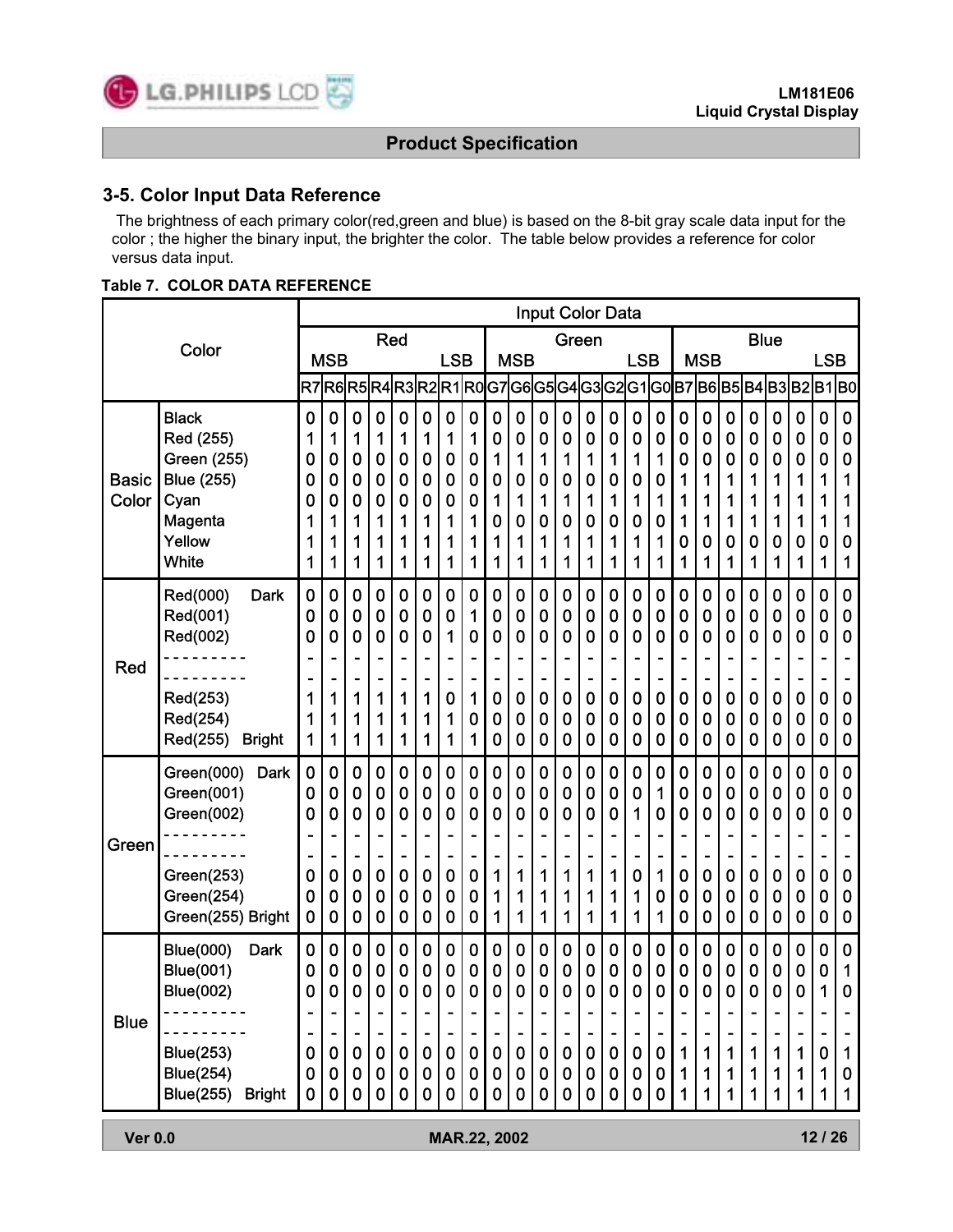

# **3-6. Power Sequence**



#### **Table 8. POWER SEQUENCE**

| Parameter      |                          | Units |      |    |
|----------------|--------------------------|-------|------|----|
|                | Min.<br>Typ.             |       | Max. |    |
| T 1            | ۰                        | -     | 10   | ms |
| T <sub>2</sub> | 0.01                     |       | 50   | ms |
| T <sub>3</sub> | 200                      |       |      | ms |
| T <sub>4</sub> | 200                      |       |      | ms |
| T 5            | 0.01                     |       | 50   | ms |
| T 6            | $\overline{\phantom{0}}$ |       | 10   | ms |
|                |                          | -     |      | s  |

Notes : 1. Please avoid floating state of interface signal at invalid period.

2. When the interface signal is invalid, be sure to pull down the power supply for LCD  $V_{CC}$  to 0V. Invalid signal with Vcc for a long period of time, causes permanent damage to LCD panel. 3. Lamp power must be turn on after power supply for LCD and interface signals are valid.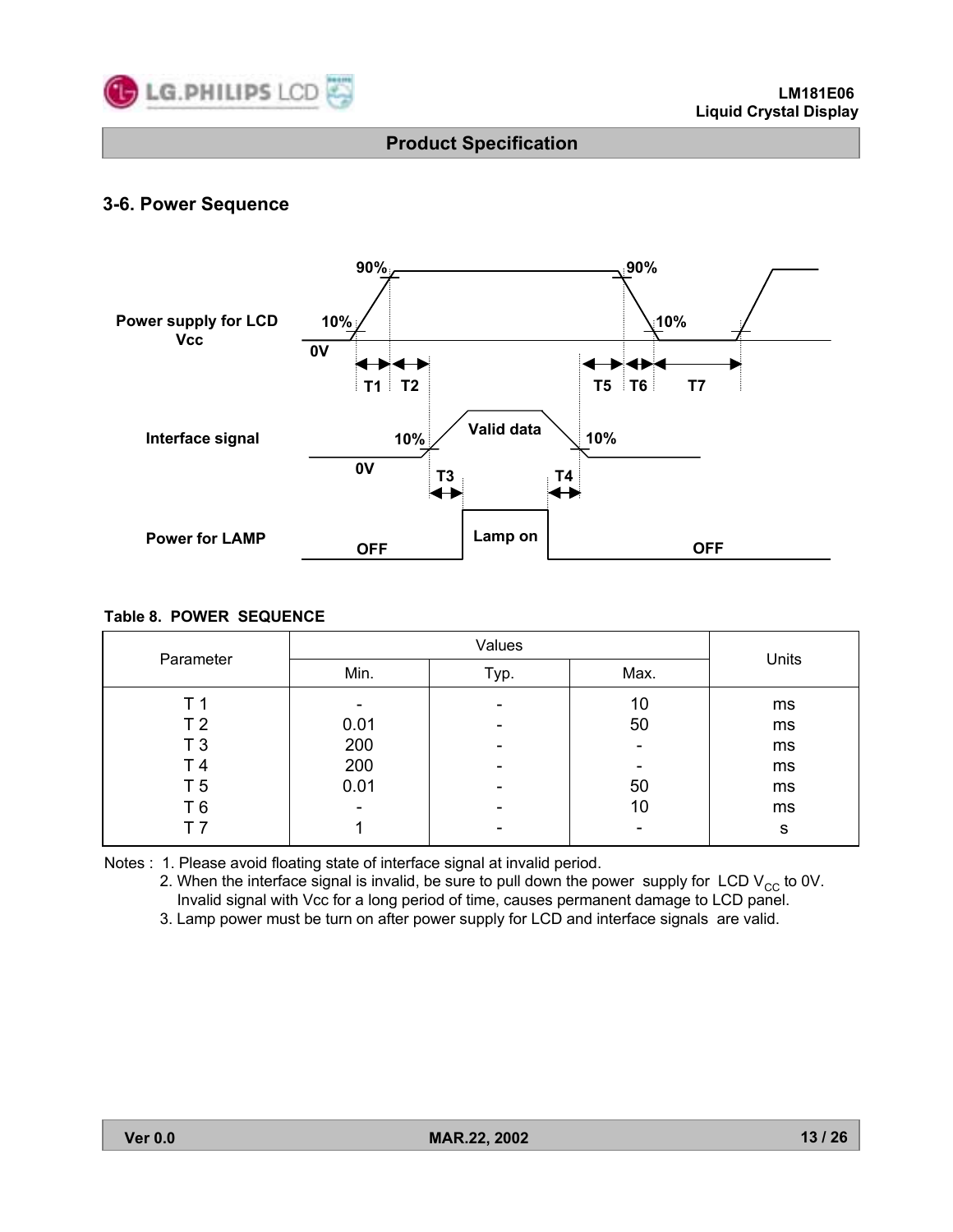

# **4. Optical Specifications**

Optical characteristics are determined after the unit has been 'ON' and stable for approximately 30 minutes in a dark environment at 25 °C. The values specified are at an approximate distance 50cm from the LCD surface at a viewing angle of  $\Phi$  and  $\theta$  equal to 0 °.

FIG. 1 presents additional information concerning the measurement equipment and method.

#### **FIG. 1 Optical Characteristic Measurement Equipment and Method**



| <b>Table 9. OPTICAL CHARACTERISTICS</b> (Ta=25 °C, $V_{CC}$ =12.0V, $f_v$ =60Hz, Dclk=54MHz, $I_{BL}$ =7mArms) |  |  |  |  |
|----------------------------------------------------------------------------------------------------------------|--|--|--|--|
|----------------------------------------------------------------------------------------------------------------|--|--|--|--|

|                                                                                                                                                 |                                                                   |                                                                      | Values                                                               |                                                                      |                   |                |
|-------------------------------------------------------------------------------------------------------------------------------------------------|-------------------------------------------------------------------|----------------------------------------------------------------------|----------------------------------------------------------------------|----------------------------------------------------------------------|-------------------|----------------|
| Parameter                                                                                                                                       | Symbol                                                            | Min.                                                                 | Typ.                                                                 | Max.                                                                 | Units             | <b>Notes</b>   |
| <b>Contrast Ratio</b>                                                                                                                           | <b>CR</b>                                                         | 200                                                                  | 350                                                                  |                                                                      |                   | 1              |
| Surface Luminance, white                                                                                                                        | $L_{WH}$                                                          | 200                                                                  | 250                                                                  |                                                                      | cd/m <sup>2</sup> | $\overline{2}$ |
| <b>Luminance Variation</b>                                                                                                                      | $\delta$ white                                                    |                                                                      |                                                                      | 1.30                                                                 |                   | 3              |
| Response Time<br><b>Rise Time</b><br>Decay Time                                                                                                 | Tr<br>$Tr_R$<br>Tr <sub>D</sub>                                   |                                                                      | 15<br>15                                                             | $\frac{25}{25}$                                                      | ms                | 4              |
| <b>CIE Color Coordinates</b><br>Red<br>Green<br><b>Blue</b><br>White                                                                            | <b>XR</b><br>уR<br><b>XG</b><br>УG<br>Xв<br>ув<br><b>Xw</b><br>yw | 0.603<br>0.310<br>0.265<br>0.570<br>0.111<br>0.066<br>0.283<br>0.299 | 0.633<br>0.340<br>0.295<br>0.600<br>0.141<br>0.096<br>0.313<br>0.329 | 0.663<br>0.370<br>0.325<br>0.630<br>0.171<br>0.126<br>0.343<br>0.359 |                   |                |
| <b>Viewing Angle</b><br>x axis, right( $\phi$ =0°)<br>x axis, left ( $\phi$ =180°)<br>y axis, up ( $\phi$ =90°)<br>y axis, down ( $\phi$ =270°) | $\theta x$<br>$\theta x$<br>$\theta$ y<br>$\theta$ y              | $+60$<br>$-60$<br>$+60$<br>$-60$                                     | $+80$<br>$-80$<br>$+80$<br>$-80$                                     |                                                                      | degree            | 5              |
| Gamma Value                                                                                                                                     |                                                                   |                                                                      | 2.2                                                                  |                                                                      |                   | 6              |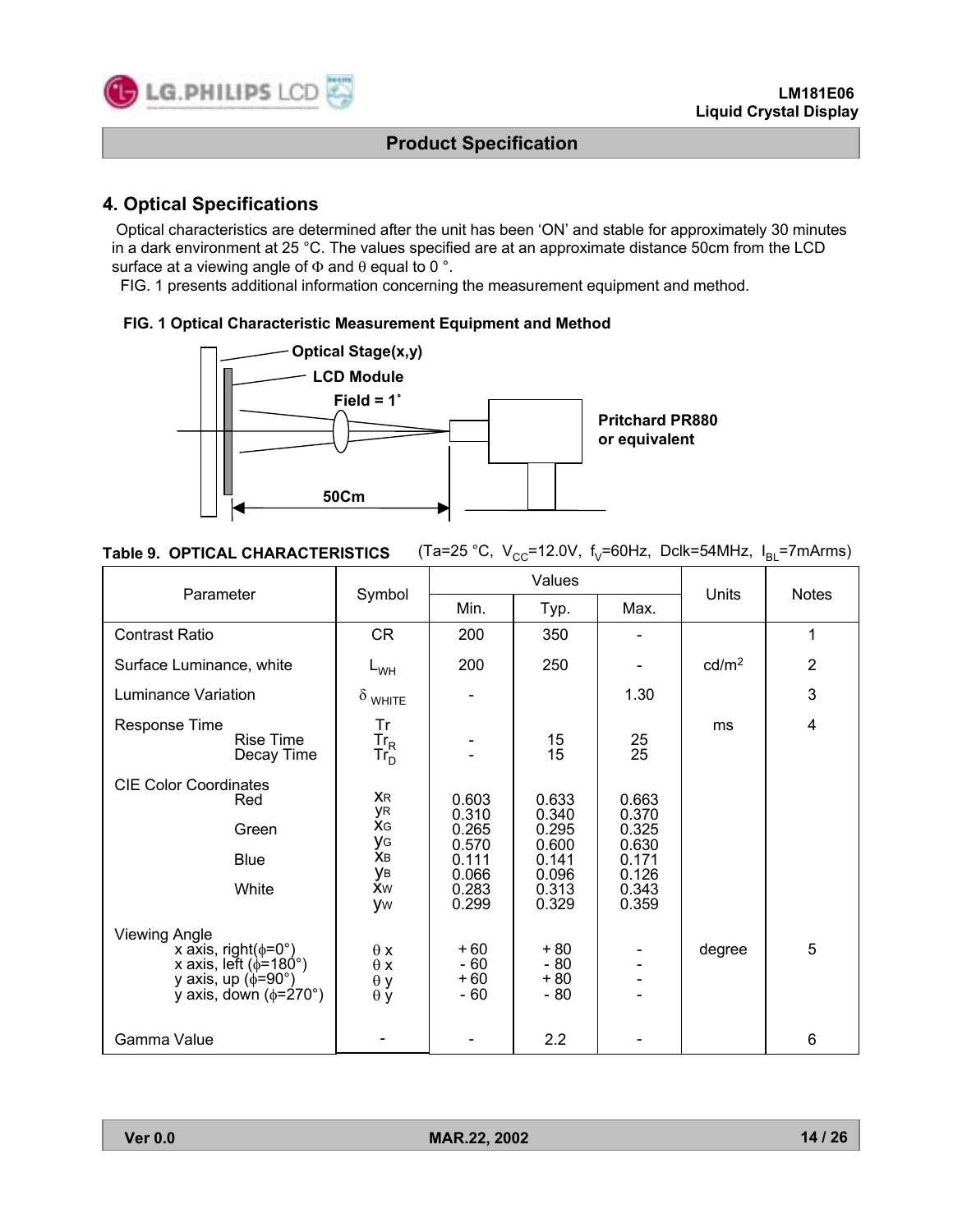

Notes : 1. Contrast Ratio(CR) is defined mathematically as :

Surface Luminance with all white pixels Contrast Ratio = Surface Luminance with all black pixels

- 2. Surface luminance is the center point across the LCD surface 50cm from the surface with all pixels displaying white under the condition of IBL = 7mArms . For more information see FIG 2.
- 3. The variation in surface luminance,  $\delta$  w<sub>HITE</sub> is determined by measuring L<sub>ON</sub> at each test position 1 through 5, and then dividing the maximum  $L_{ON}$  of 5 points luminance by minimum  $L_{ON}$ of 5 points luminance. For more information see FIG 2.  $\delta$  white = Maximum(L<sub>ON1</sub>,L<sub>ON2</sub>, ..... L<sub>ON5</sub>) ÷ Minimum(L<sub>ON1</sub>,L<sub>ON2</sub>, ..... L<sub>ON5</sub>)
- 4. Response time is the time required for the display to transition from black to white(Rise Time,  $Tr_{\rm p}$ ) and from white to black(Decay Time,  $Tr_{\rm p}$ ). For additional information see FIG 3.
- 5. Viewing angle is the angle at which the contrast ratio is greater than 10. The angles are determined for the horizontal or x axis and the vertical or y axis with respect to the z axis which is normal to the LCD surface. For more information see FIG 4.

|                 | Luminance (%) |      |      |  |  |  |
|-----------------|---------------|------|------|--|--|--|
| Gray Level      | Min.          | Typ. | Max. |  |  |  |
| L <sub>0</sub>  |               | 0.25 | 0.57 |  |  |  |
| L <sub>31</sub> |               | 0.77 | 1.82 |  |  |  |
| $L$ 63          | 1.61          | 4.5  | 7.40 |  |  |  |
| L 95            | 5.43          | 11.3 | 17.1 |  |  |  |
| L 127           | 10.4          | 20.2 | 30.0 |  |  |  |
| L 159           | 18.1          | 32.4 | 46.6 |  |  |  |
| L 191           | 30.8          | 49.1 | 67.5 |  |  |  |
| L 223           | 50.1          | 69.8 | 89.5 |  |  |  |
| L 255           |               | 100  |      |  |  |  |

6. Gray scale specification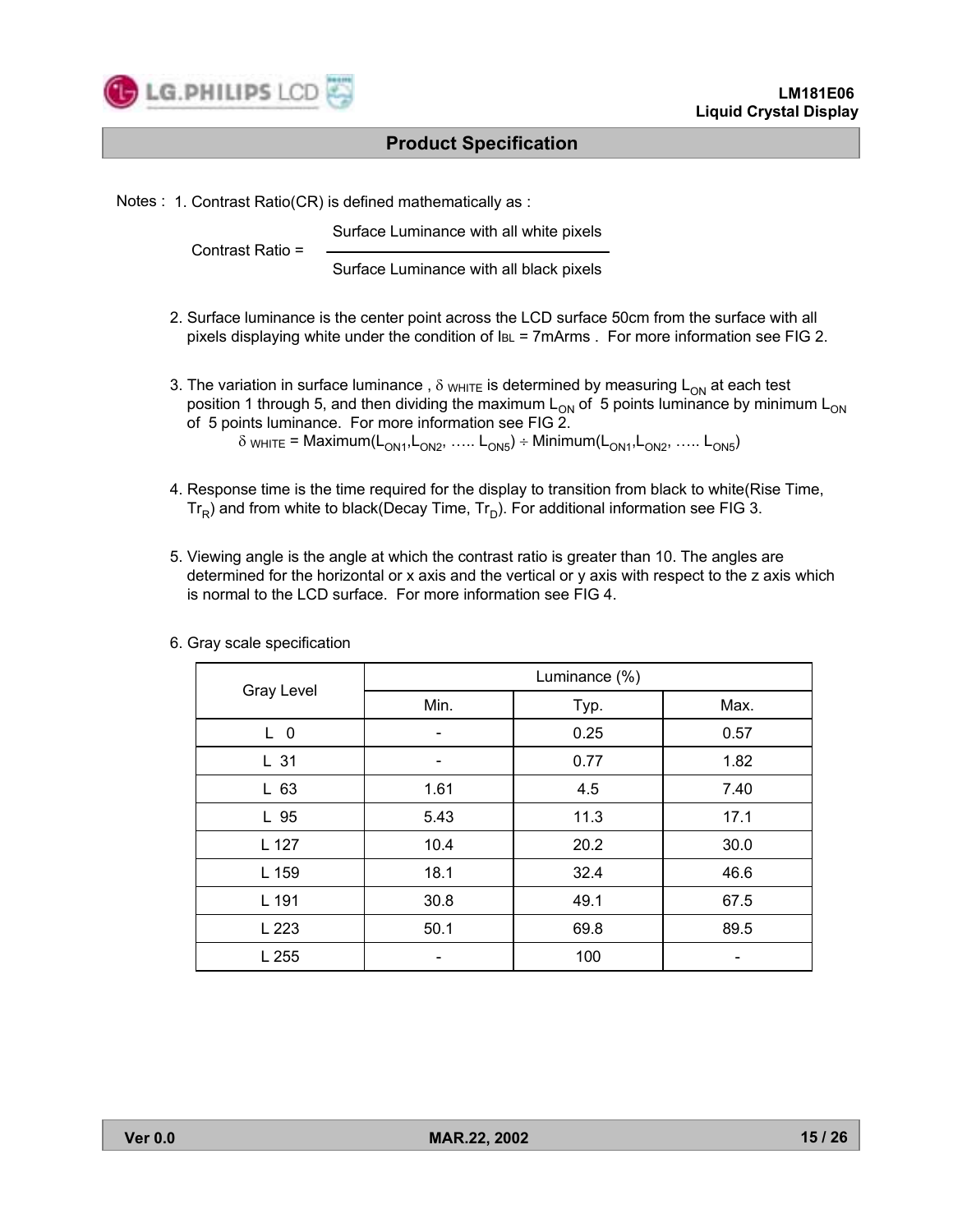

### **FIG. 2 Luminance**



<Measuring point for luminance variation> <Measuring point for surface luminance>



#### **FIG. 3 Response Time**

The response time is defined as the following figure and shall be measured by switching the input signal for "black" and "white".

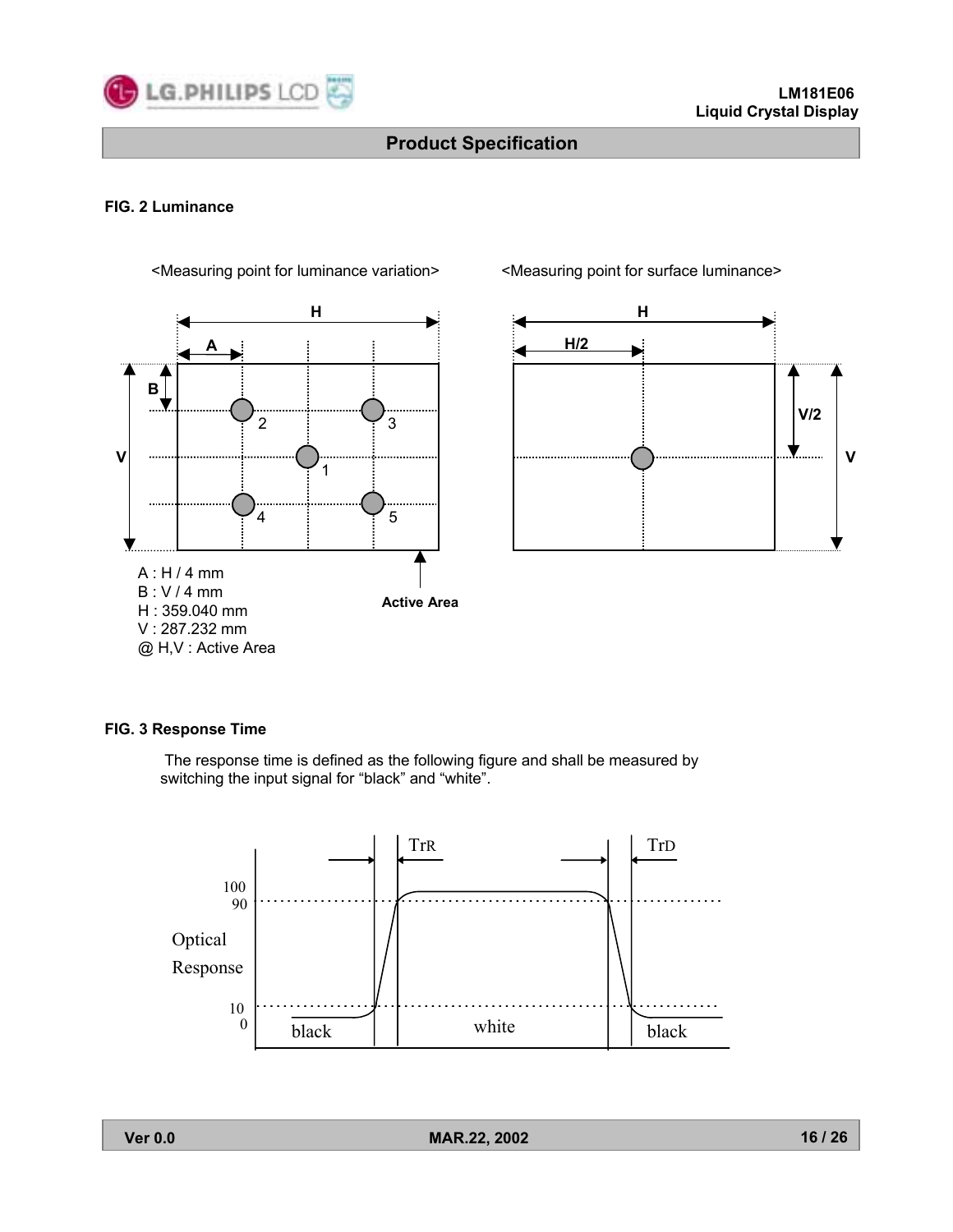

# **FIG. 4 Viewing angle**

<Definition of viewing angle range>

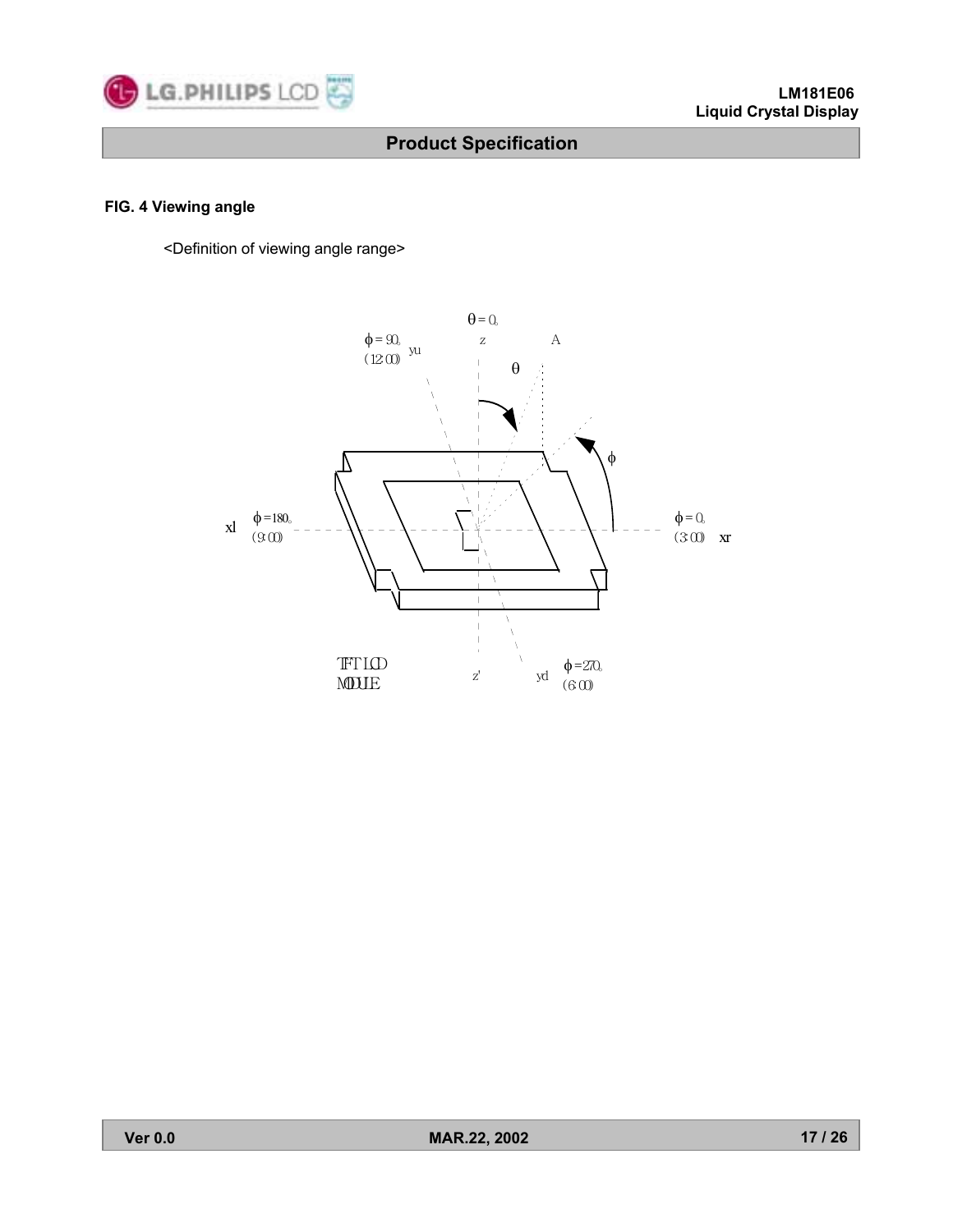

# **5. Mechanical Characteristics**

The contents provide general mechanical characteristics for the model LM181E06-A4M1 . In addition, the figures in the next page are detailed mechanical drawing of the LCD.

|                          | Horizontal                                                                     | $389.0 \pm 0.5$ mm |  |  |  |
|--------------------------|--------------------------------------------------------------------------------|--------------------|--|--|--|
| Outside dimensions       | Vertical                                                                       | $317.2 \pm 0.5$ mm |  |  |  |
|                          | Depth                                                                          | $27.0 \pm 0.5$ mm  |  |  |  |
| Bezel area               | Horizontal                                                                     | $366.0 \pm 0.5$ mm |  |  |  |
|                          | Vertical                                                                       | $294.2 \pm 0.5$ mm |  |  |  |
|                          | Horizontal                                                                     | 359.040 mm         |  |  |  |
| Active display area      | Vertical                                                                       | 287.232 mm         |  |  |  |
| Weight (approximate)     | 3,100g (Typ.), 3,255 (Max.)                                                    |                    |  |  |  |
| <b>Surface Treatment</b> | Hard coating (3H)<br>Anti-glare treatment of the front polarizer<br>Haze (25%) |                    |  |  |  |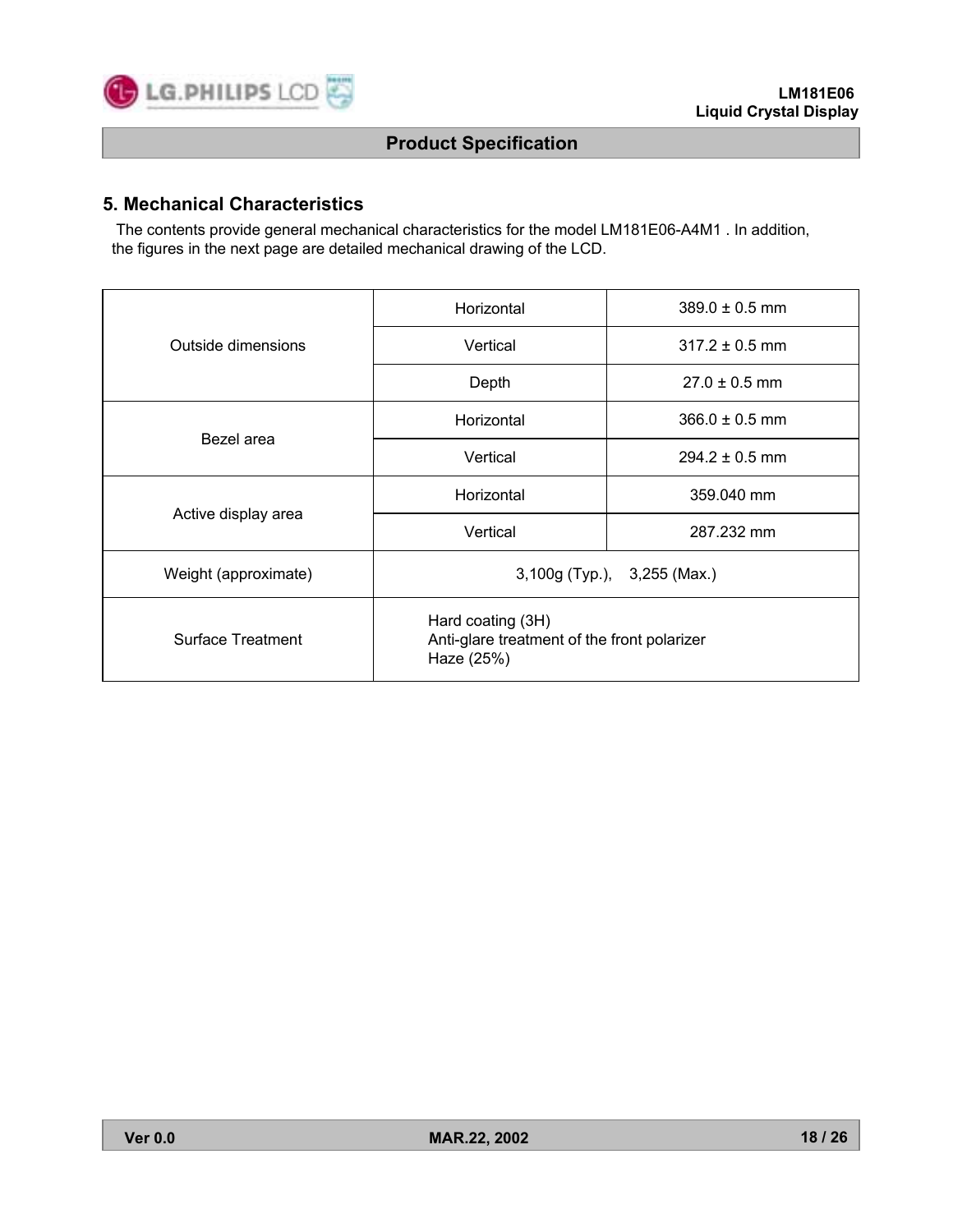

#### **LM181E06 Liquid Crystal Display**

# **Product Specification**

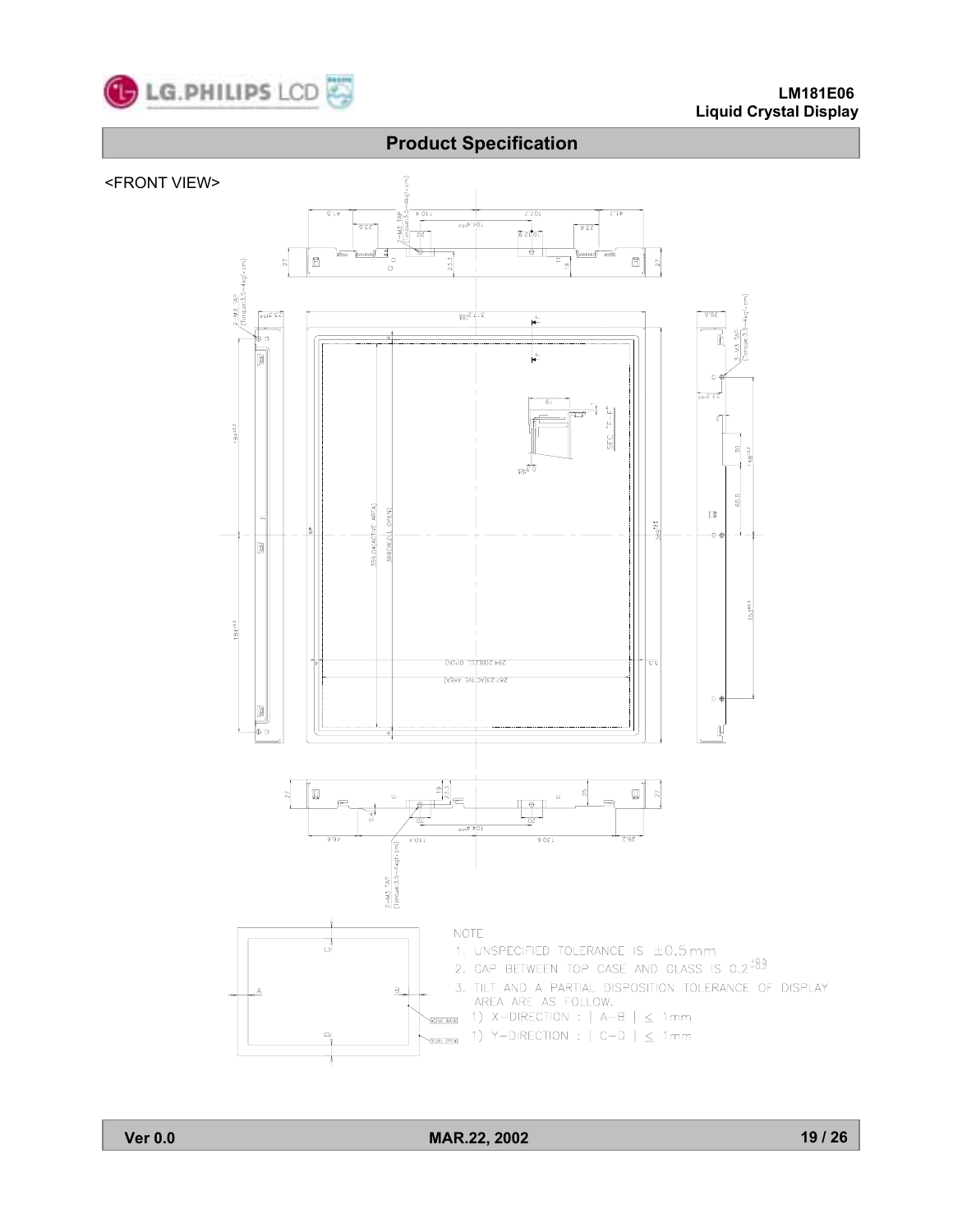

### <REAR VIEW>

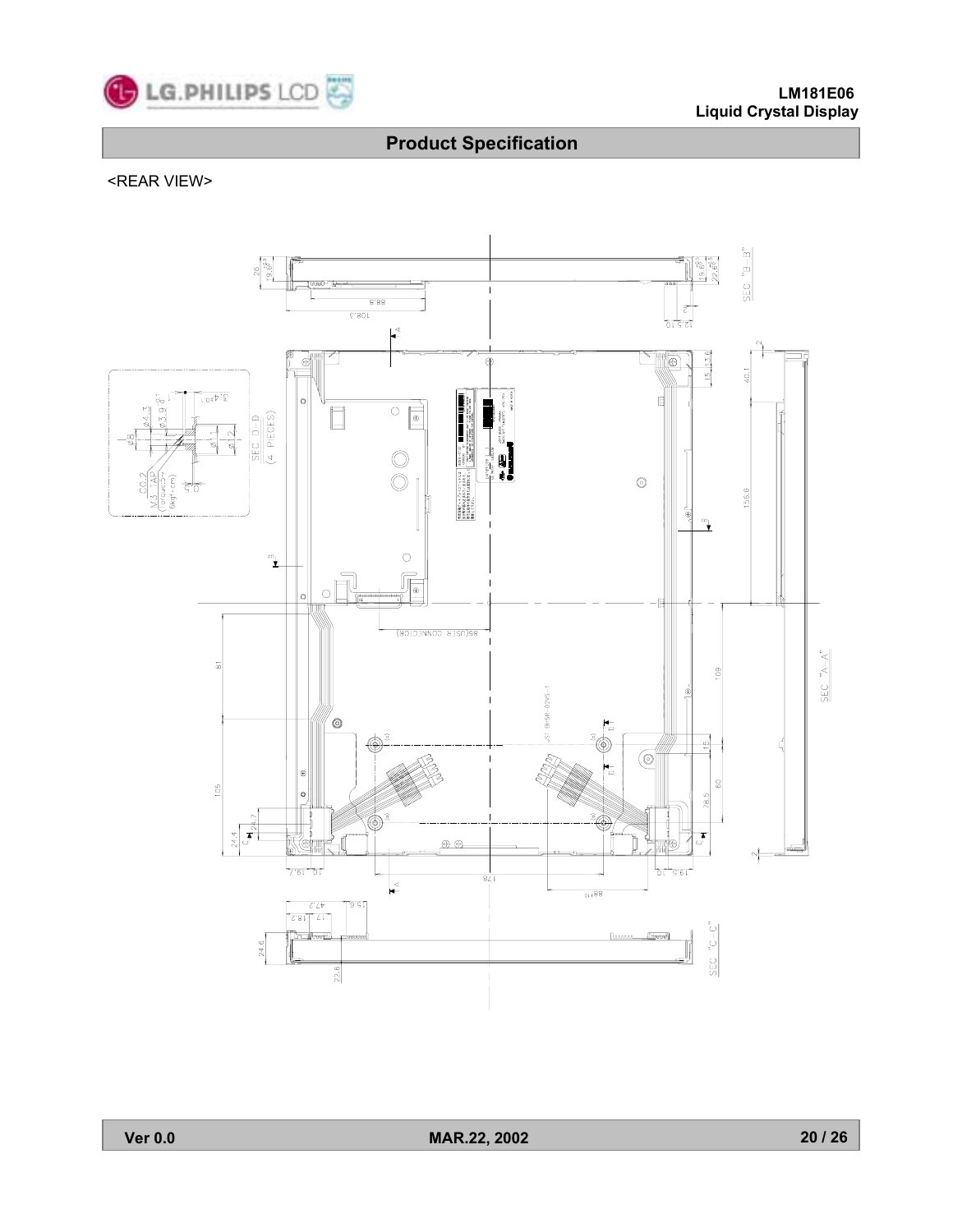

# **6. Reliability**

Environment test condition

| No.            | Test Item                         | Conditions                                                                                                                         |  |  |  |  |
|----------------|-----------------------------------|------------------------------------------------------------------------------------------------------------------------------------|--|--|--|--|
| 1              | High temperature storage test     | Ta= $60^{\circ}$ C<br>240hour                                                                                                      |  |  |  |  |
| $\overline{2}$ | Low temperature storage test      | Ta= $-20^{\circ}$ C 240hour                                                                                                        |  |  |  |  |
| 3              | High temperature operation test   | $Ta = 50^{\circ}C$ 60%RH 240hour                                                                                                   |  |  |  |  |
| 4              | Low temperature operation test    | Ta= 0°C<br>240hour                                                                                                                 |  |  |  |  |
| 5              | Vibration test<br>(non-operating) | Waveform: Random<br>Vibration level: 1.0G RMS<br>Bandwidth: $10 \sim 500$ Hz<br>Duration: X, Y, Z 20min<br>One time each direction |  |  |  |  |
| 6              | Shock test<br>(non-operating)     | Shock level: 120G<br>Waveform: half sine wave, 2ms<br>Direction : $\pm X$ , $\pm Y$ , $\pm Z$<br>One time each direction           |  |  |  |  |
| 7              | Altitude<br>storage / shipment    | $0 - 40,000$ feet(12,192m)                                                                                                         |  |  |  |  |

{ Result Evaluation Criteria }

There should be no change which might affect the practical display function when the display quality test is conducted under normal operating condition.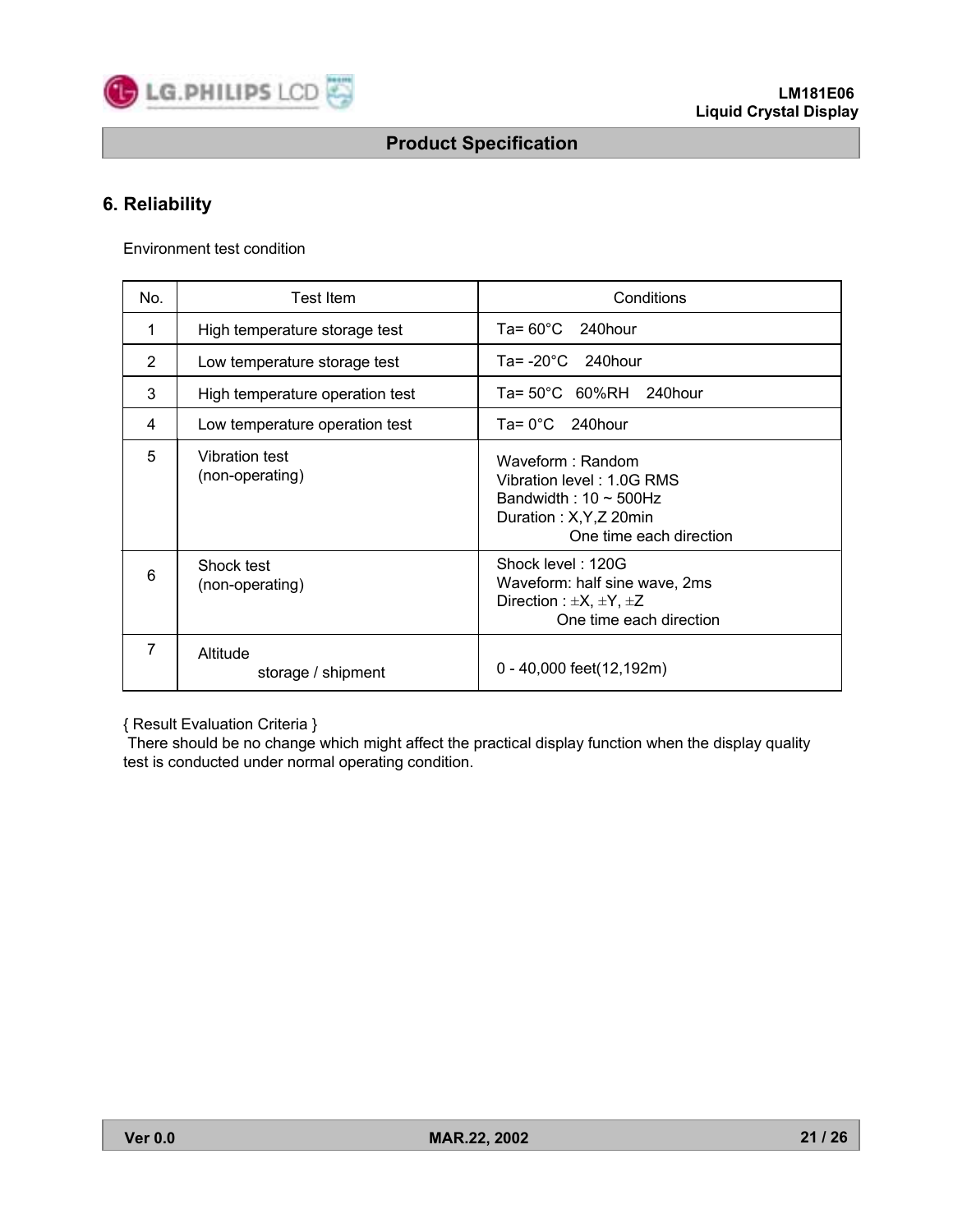

# **7. International Standards**

Business Equipment.

# **7-1. Safety**

- a) UL 1950 Third Edition, Underwriters Laboratories, Inc. Jan. 28, 1995.
- Standard for Safety of Information Technology Equipment Including Electrical Business Equipment. b) CAN/CSA C22.2 No. 950-95 Third Edition, Canadian Standards Association, Jan. 28, 1995.
- Standard for Safety of Information Technology Equipment Including Electrical Business Equipment. c) EN 60950 : 1992+A1: 1993+A2: 1993+A3: 1995+A4: 1997+A11: 1997 IEC 950 : 1991+A1: 1992+A2: 1993+A3: 1995+A4: 1996 European Committee for Electrotechnical Standardization(CENELEC) EUROPEAN STANDARD for Safety of Information Technology Equipment Including Electrical

# **7-2. EMC**

- a) ANSI C63.4 "Methods of Measurement of Radio-Noise Emissions from Low-Voltage Electrical and Electrical Equipment in the Range of 9kHZ to 40GHz." American National Standards Institute(ANSI), 1992
- b) C.I.S.P.R "Limits and Methods of Measurement of Radio Interface Characteristics of Information Technology Equipment." International Special Committee on Radio Interference (Standards apply by CISPR22 class B).
- c) EN 55022 "Limits and Methods of Measurement of Radio Interface Characteristics of Information Technology Equipment.î European Committee for Electrotechnical Standardization (CENELEC), 1988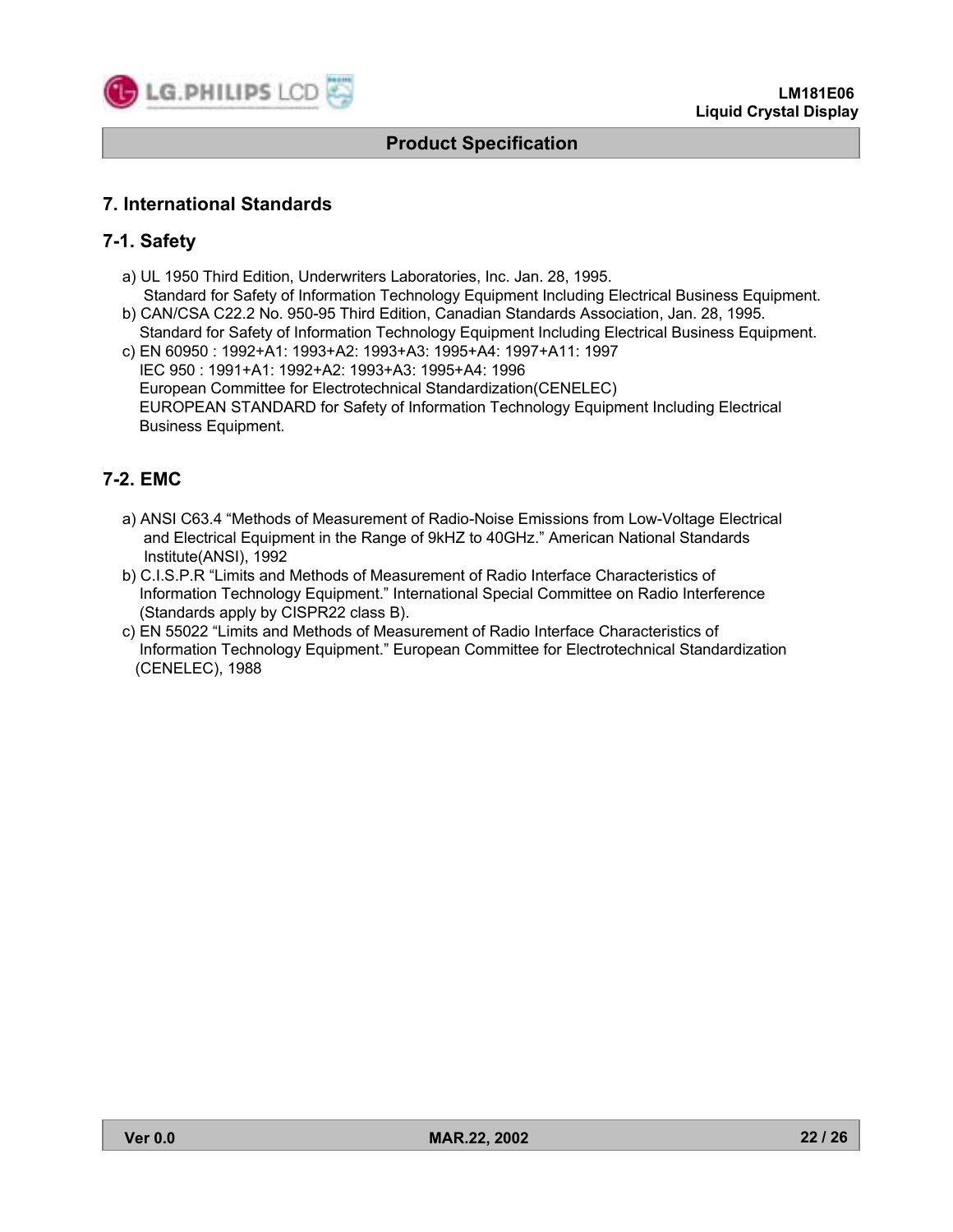

# **8. Packing**

# **8-1. Designation of Lot Mark**

a) Lot Mark



D : YEAR E : MONTH F,G : PANEL CODE H : ASSEMBLY CODE I,J,K,L,M : SERIAL NO.

Note:

1. YEAR

| YEAR | 1997 | 1998 | 1999 | 2000 | 2001 | 2002 | 2003 | 2004 | 2005 | 2006 | 2007 |
|------|------|------|------|------|------|------|------|------|------|------|------|
| Mark |      |      |      |      |      |      |      |      |      |      |      |

2. MONTH

| MONTH   Jan.   Feb.   Mar.   Apr.   May.   Jun.   Jul.   Aug.   Sep.   Oct.   Nov.   Dec. |  |  |  |  |  |  |
|-------------------------------------------------------------------------------------------|--|--|--|--|--|--|
| Mark                                                                                      |  |  |  |  |  |  |

3. Serial No.

| Serial No. | $1 - 99999$     | 100000 $\sim$                      |
|------------|-----------------|------------------------------------|
| Mark       | $00001 - 99999$ | $A0001 \sim A9999, \ldots$ , Z9999 |

b) Location of Lot Mark

Serial NO. is printed on the label. The label is attached to the backside of the LCD module. This is subject to change without prior notice.

# **8-2. Packing Form**

- a) Package quantity in one box : 5 pcs
- b) Box Size : 530mm × 307mm × 453mm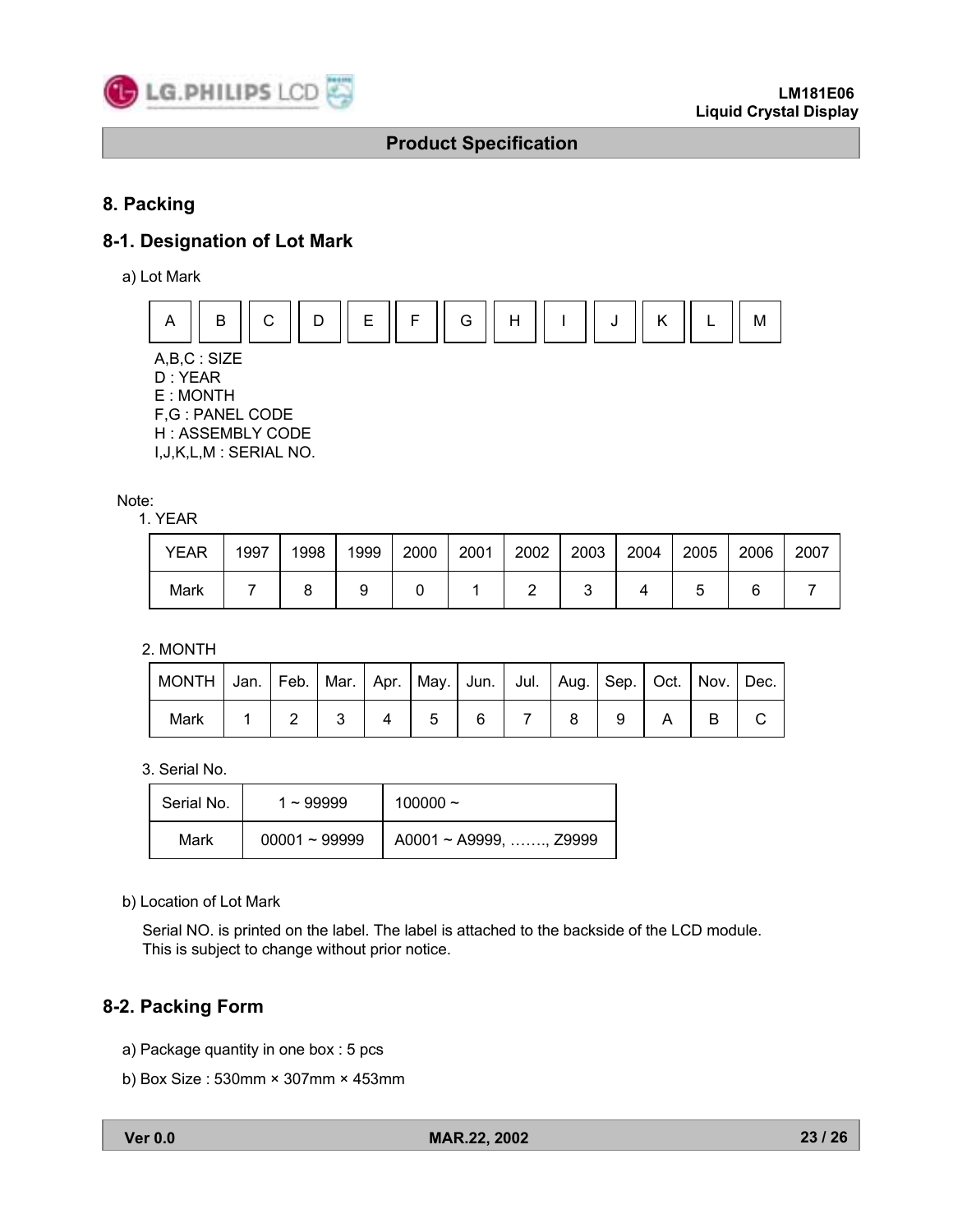

# **9. PRECAUTIONS**

Please pay attention to the followings when you use this TFT LCD module.

# **9-1. MOUNTING PRECAUTIONS**

- (1) You must mount a module using holes arranged in four corners.
- (2) You should consider the mounting structure so that uneven force(ex. Twisted stress) is not applied to the module.

And the case on which a module is mounted should have sufficient strength so that external force is not transmitted directly to the module.

- (3) Please attach the surface transparent protective plate to the surface in order to protect the polarizer. Transparent protective plate should have sufficient strength in order to resist external force.
- (4) You should adopt radiation structure to satisfy the temperature specification.
- (5) Acetic acid type and chlorine type materials for the cover case are not desirable because the former generates corrosive gas of attacking the polarizer at high temperature and the latter causes circuit break by electro-chemical reaction.
- (6) Do not touch, push or rub the exposed polarizers with glass, tweezers or anything harder than HB pencil lead. And please do not rub with dust clothes with chemical treatment. Do not touch the surface of polarizer for bare hand or greasy cloth.(Some cosmetics are detrimental to the polarizer.)
- (7) When the surface becomes dusty, please wipe gently with absorbent cotton or other soft materials like chamois soaks with petroleum benzene. Normal-hexane is recommended for cleaning the adhesives used to attach front / rear polarizers. Do not use acetone, toluene and alcohol because they cause chemical damage to the polarizer.
- (8) Wipe off saliva or water drops as soon as possible. Their long time contact with polarizer causes deformations and color fading.
- (9) Do not open the case because inside circuits do not have sufficient strength.

# **9-2. OPERATING PRECAUTIONS**

- (1) The spike noise causes the mis-operation of circuits. It should be lower than following voltage : V=±200mV(Over and under shoot voltage)
- (2) Response time depends on the temperature.(In lower temperature, it becomes longer.)
- (3) Brightness depends on the temperature. (In lower temperature, it becomes lower.) And in lower temperature, response time(required time that brightness is stable after turned on) becomes longer.
- (4) Be careful for condensation at sudden temperature change. Condensation makes damage to polarizer or electrical contacted parts. And after fading condensation, smear or spot will occur.
- (5) When fixed patterns are displayed for a long time, remnant image is likely to occur.
- (6) Module has high frequency circuits. Sufficient suppression to the electromagnetic interference shall be done by system manufacturers. Grounding and shielding methods may be important to minimized the interference.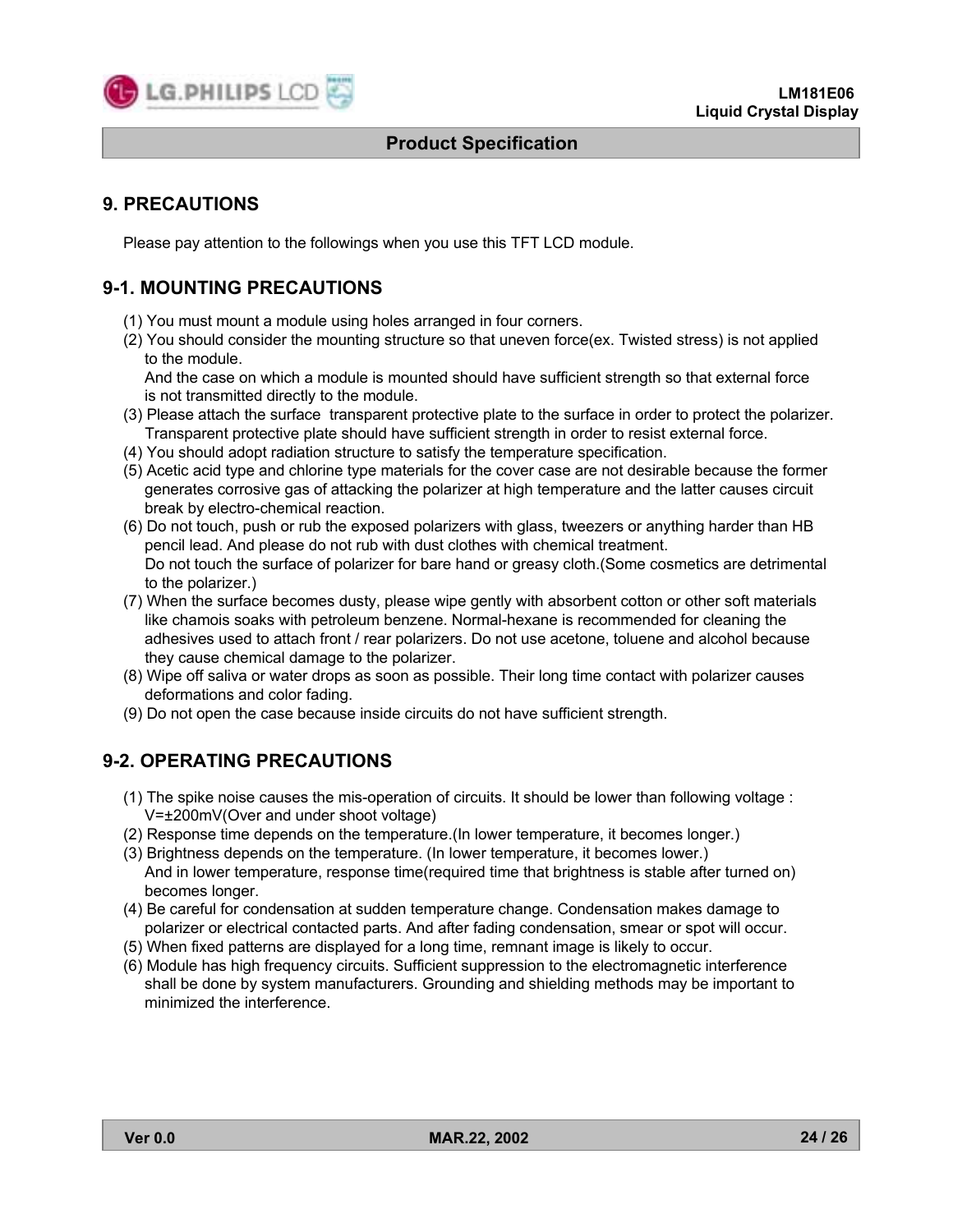

# **9-3. ELECTROSTATIC DISCHARGE CONTROL**

Since a module is composed of electronic circuits, it is not strong to electrostatic discharge. Make certain that treatment persons are connected to ground through wrist band etc. And don't touch interface pin directly.

# **9-4. PRECAUTIONS FOR STRONG LIGHT EXPOSURE**

Strong light exposure causes degradation of polarizer and color filter.

# **9-5. STORAGE**

When storing modules as spares for a long time, the following precautions are necessary.

- (1) Store them in a dark place. Do not expose the module to sunlight or fluorescent light. Keep the temperature between 5°C and 35°C at normal humidity.
- (2) The polarizer surface should not come in contact with any other object. It is recommended that they be stored in the container in which they were shipped.

# **9-6. HANDLING PRECAUTIONS FOR PROTECTION FILM**

- (1) The protection film is attached to the bezel with a small masking tape. When the protection film is peeled off, static electricity is generated between the film and polarizer. This should be peeled off slowly and carefully by people who are electrically grounded and with well ion-blown equipment or in such a condition, etc.
- (2) When the module with protection film attached is stored for a long time, sometimes there remains a very small amount of glue still on the bezel after the protection film is peeled off.
- (3) You can remove the glue easily. When the glue remains on the bezel surface or its vestige is recognized, please wipe them off with absorbent cotton waste or other soft material like chamois soaked with normal-hexane.